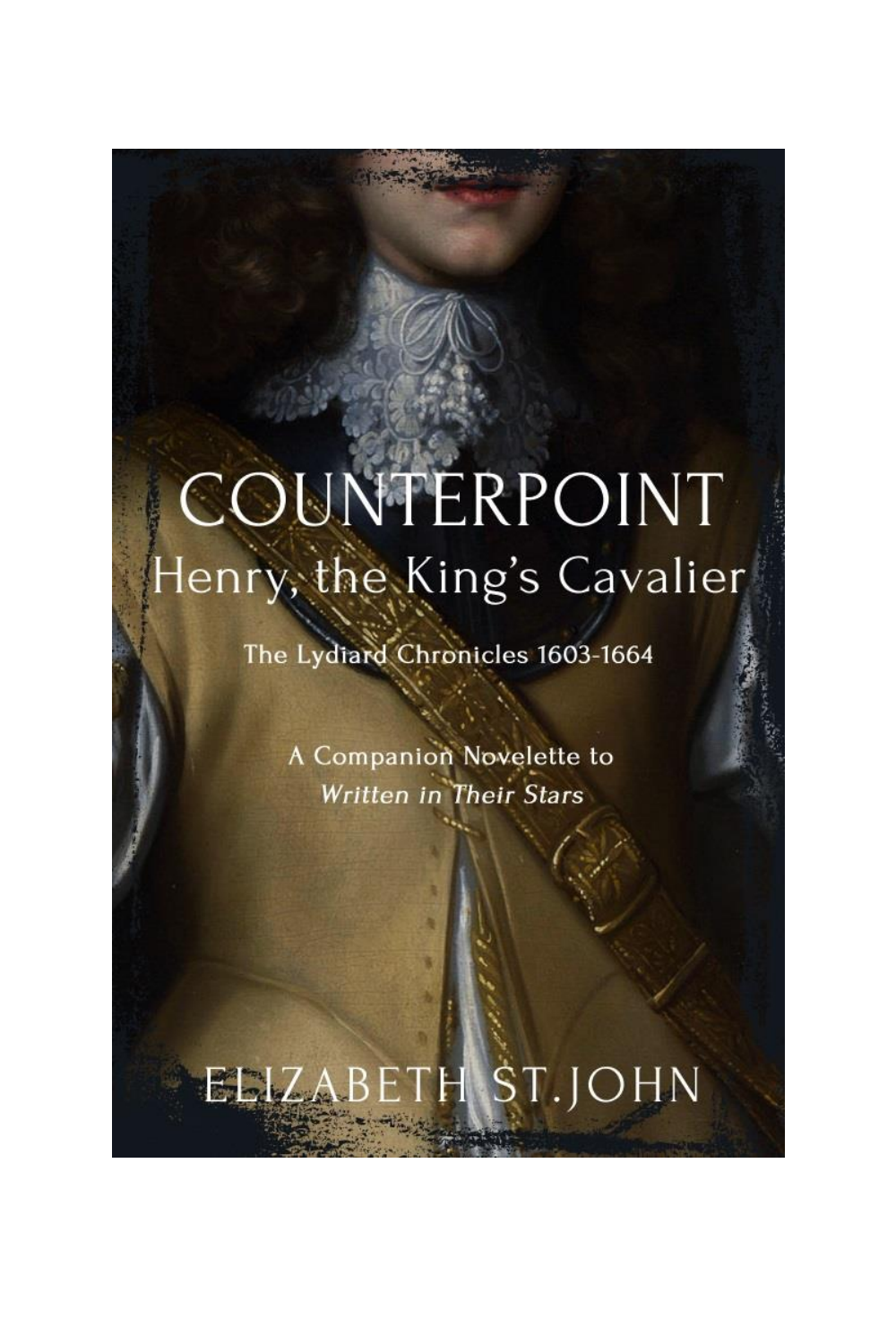## COUNTERPOINT

## Henry, the King's Cavalier

The Lydiard Chronicles: 1603-1664 A Companion Novelette to *Written in Their Stars*

ELIZABETH ST.JOHN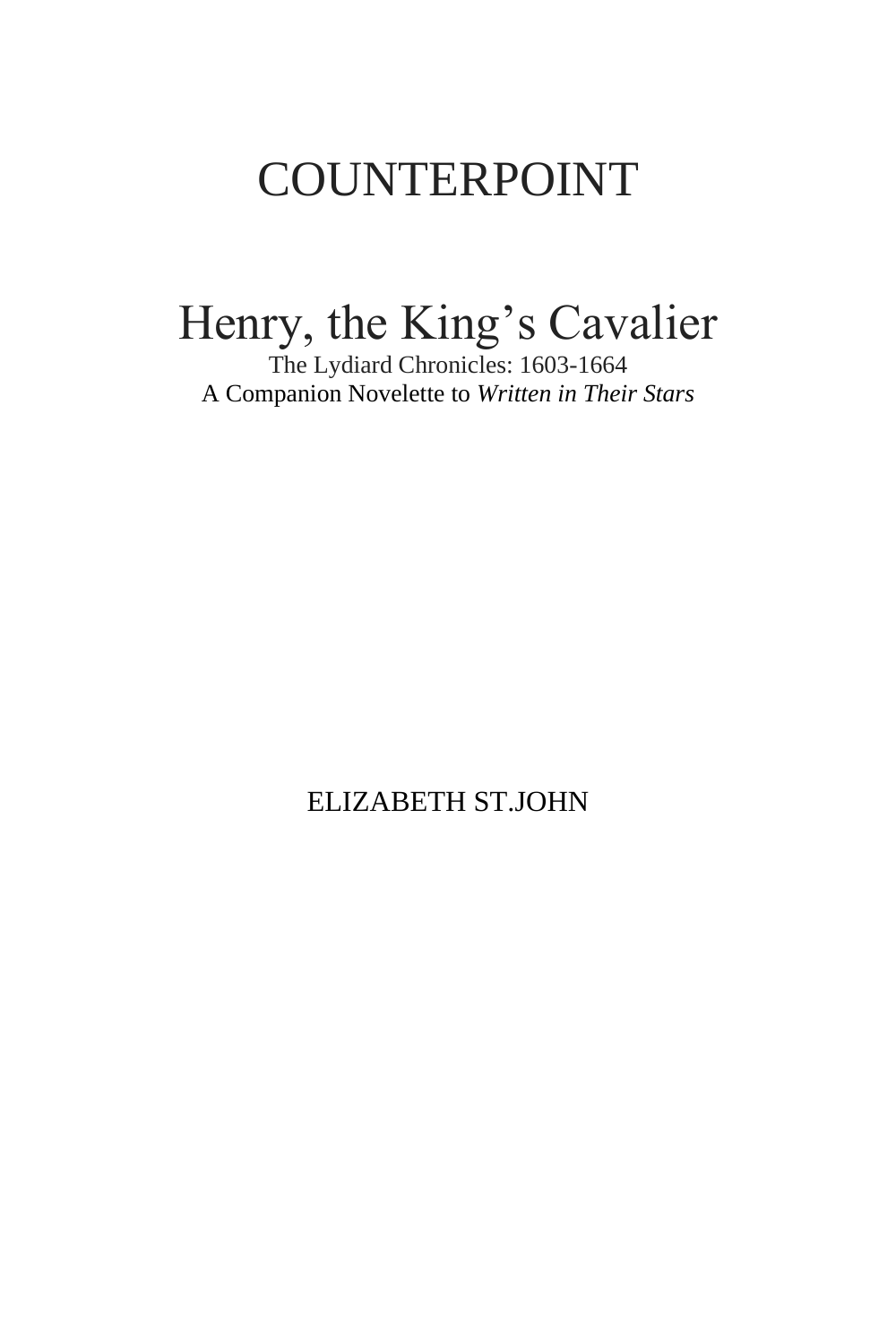Copyright © Elizabeth St.John 2020 All rights reserved.

No part of this publication may be reproduced, stored in a retrieval system, or transmitted, in any form or by any means without the prior permission in writing of the author, nor be otherwise circulated in any form of binding or cover other than that in which it is published and without a similar condition including this condition being imposed on the subsequent purchaser.

Published by Falcon Historical Press 2020

#### **The Lydiard Chronicles | 1603-1664**

#### **The Lady of the Tower By Love Divided Written in Their Stars**

**Novelettes Theo, Earl of Suffolk Barbara, Lady Villiers Henry, the King's Cavalier**

"Her world and characters are so real I wanted to remain there. I loved this book, and the Lydiard Chronicles are now on my list of all-time favorite historical novels. A fantastic read." **Editor's Choice, Historical Novel Society Book Review**

"Ms St. John's writing is remarkable, with many a brilliant turn-of-phrase, stunning imagery, and delicately vivid depictions of the passion between the (mostly) happily married lords and ladies and their stalwart heroism A dramatic and romantic novel of courage and faith." **Three-time BRAG Medallion Winner**

" Ms St.John has made history come alive and WOW, what a journey. This is a book that will break your heart, but at the same time, mend it. It is exceptional. When historical fiction is written this way, there is no such thing as too much." **2019 Book of the Year, The Coffee Pot Book Club**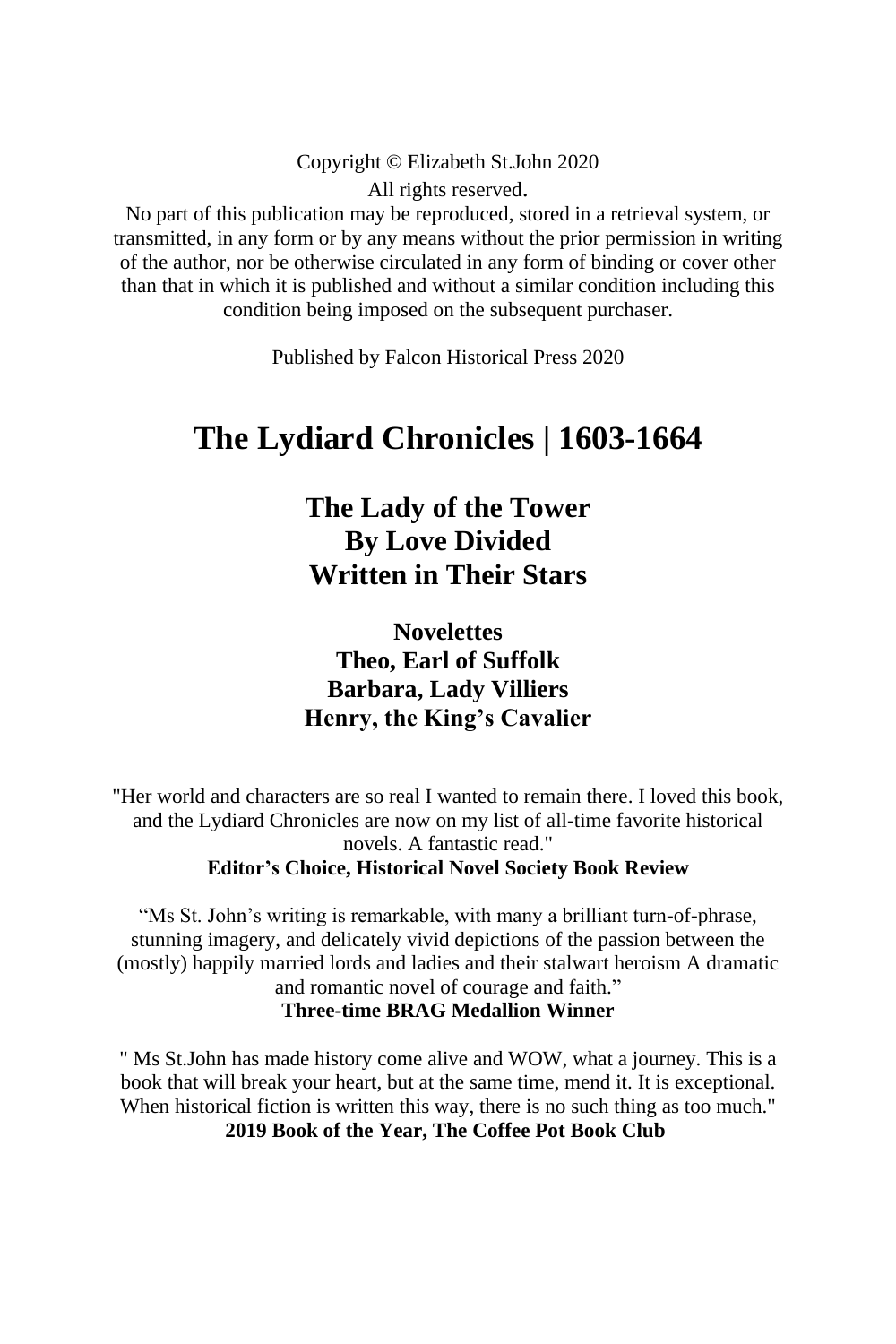#### **About COUNTERPOINT: Henry, the King's Cavalier**

A counterpoint is a melody played in conjunction with another, or an opposing viewpoint in an argument. Our lives are complex, and each one of us carries within us a counterpoint to another's story. A man may think his life is only measured by battles fought for the king. Until he meets a woman worth fighting for.

Here is a counterpoint to Nan Wilmot, from Written in Their Stars.

#### **About the Author and The Lydiard Chronicles**

Elizabeth St.John spends her time between California, England, and the past. A best-selling author, historian and genealogist, she has tracked down family papers and residences from Lydiard Park and Nottingham Castle to Richmond Palace and the Tower of London. Although the family sold a few country homes along the way (it's hard to keep a good castle going these days), Elizabeth's family still occupy them - in the form of portraits, memoirs, and gardens that carry their imprint. And the occasional ghost. But that's a different story...

Lydiard House and Park, ancestral home of the St.John family, is a beautiful country house and parkland set in the Wiltshire countryside. Along with precious artwork and furniture within the house and the beautifully restored 17th century walled garden, the adjacent church of St. Mary's hosts one of the country's most exquisite collections of 17th century monuments.

The Friends of Lydiard Park is an independent charity founded in 2005 dedicated to supporting the conservation and continued enhancement of Lydiard House and Park.

> [https://www.friendsoflydiardpark.org.uk](https://www.friendsoflydiardpark.org.uk/) [www.elizabethjstjohn.com](http://www.elizabethjstjohn.com/)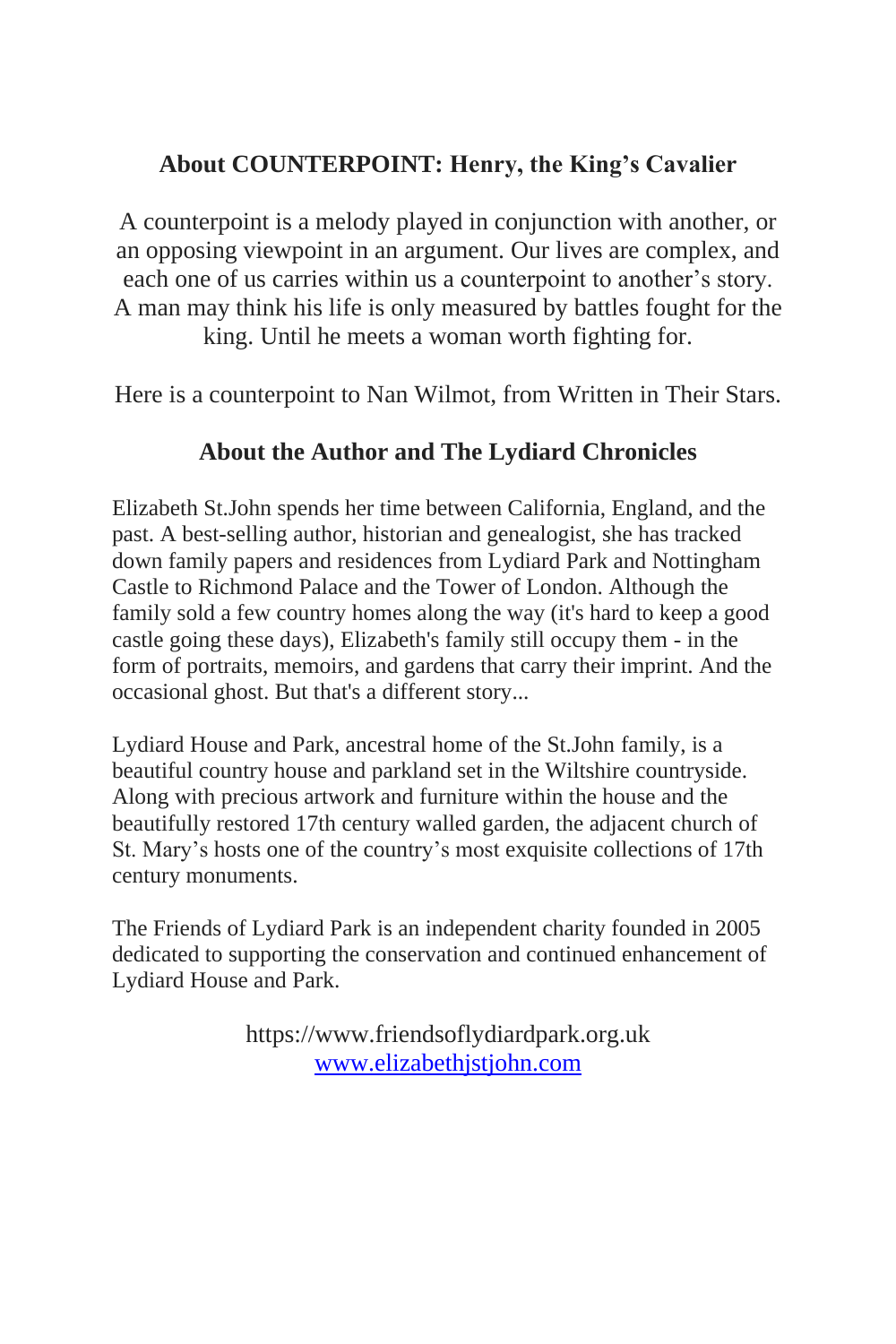#### **Characters**

Henry Wilmot, Colonel and Royalist Allen Apsley, his friend Nan, Lady Lee, Allen's cousin John Cary, Nan's Steward Sir John St.John, Nan's father Charles I, King of England Sir Edward Hyde, his counselor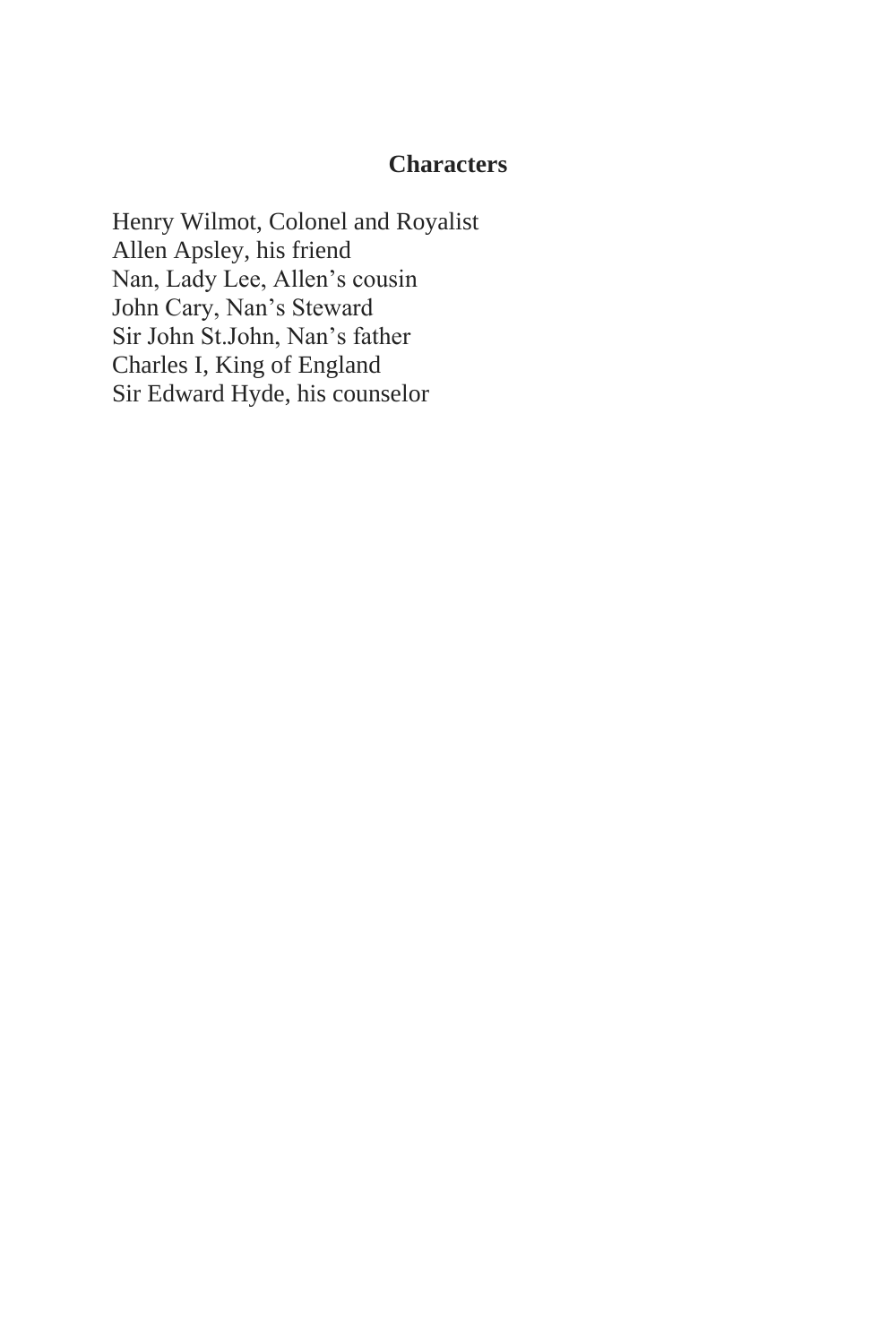#### Counterpoint: Henry, the King's Cavalier

*"Now the king raised an army of 1000 men and 4000 horse. Before the flame of war broke out, the smoke ascended in every county."*

*Lucy Hutchinson*

Fueled by the king's brandy in my silver flask, the last sound horse in Worcester and I rode like hell into the night. The beast carried me through woods striped by a hunter's moon, naked October branches thrusting as lances, more lethal than any royal tilting ground. Thank God the track was frost-hard, well-beaten from messengers hastening back and forth these past two weeks.

And the brandy? Well, a man could never have too much Dutch courage. I had learned that on Flanders's battlefields. I could scent a skirmish like a hound raised a stag. No different in Germany's Lowlands or Scotland's Highlands. Now London lay in my sights.

Somewhere between here and the city, Parliament's army raced south for that prize. We'd collide again in England's belly by week's end.

Which is why we needed guns and horses. And plenty of them.

Allen Apsley's shout cut over the pounding hooves. "We've made good time. Ditchley Park lies three miles south."

He rode with me as a guide and procurer, appointed by the king's advisor. Sir Edward Hyde had commissioned his favoured relative to replenish supplies after our battle at Powick. A good lad, eager to prove himself. Had I ever been that young? In truth, there were only five years between us. Might as well have been a century when measured in men's lives lost.

Apsley's first battle. *And for me? Let the devil keep score, for I don't bother tallying. I've been fighting my whole life.*

"Ride hard and ride fast," I yelled back at him. "The king needs whatever weapons your cousin can spare."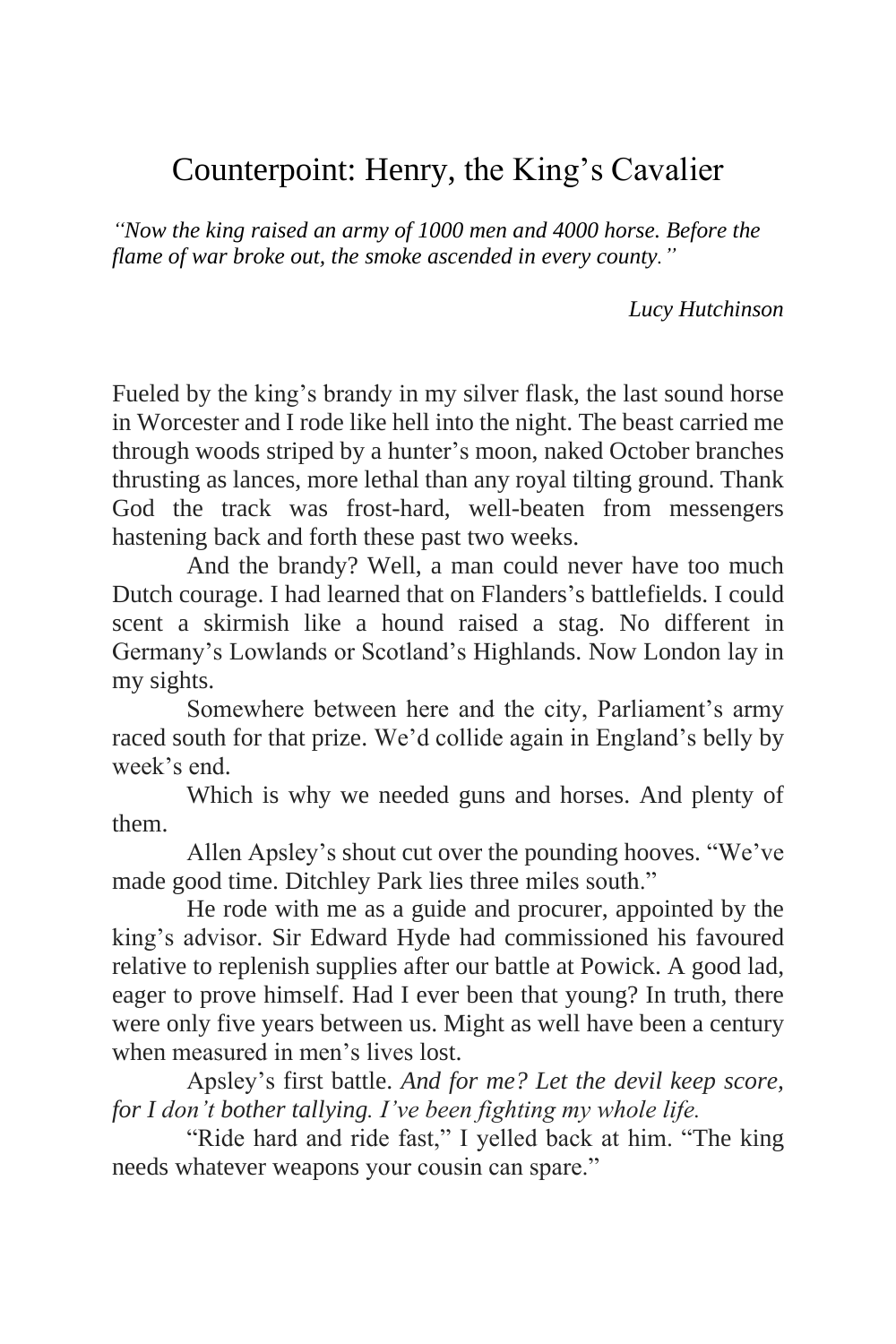My nag broke from the forest. A solitary inn stood at the crossroads, no windowsill candle burning to welcome travellers. Yet. I knew these roadside haunts of old. I'd visited enough in my time. The drill was always the same. Raise the landlord, demand his buxom daughter bring forth his best Madeira wine hidden in the cellar, compliment his wife until her cheeks blushed apple red and she slipped me a free dinner, and then ride hard for the next, driven by malmsey and a restlessness that urged me ever forward.

Another time.

Back to the task at hand. Munition, perhaps a horse or two, promised by Apsley's cousin. Apparently a woman of means, eager to help the king's cause.

I urged the mount across the final miles. An owl slashed the dark, soldiers' ghosts snared within its white wings, predicting victory for armies. As if I needed an omen. Our experience would crush Parliament's unskilled fighters. A triumph for the king, and I'd be home by Christmas. Wherever home lay.

Apsley held his hand up, slowing us to a trot. Ahead appeared a charred oak, long severed by a lightning bolt, and a dilapidated barn, roof gaping.

"We'll wait here, at Ditchley's boundary." He reined his horse, showing an impressive level of expertise. Apsley was a capable horseman and commanded a fine steed. He would fare well. "Cary, her steward, is meeting us. And then on to Prince Rupert and the king."

I peered into the darkness, the moon now swathed in clouds. A good night for smugglers and those about the king's business. "I don't see anyone. You're sure the message was delivered? Let's ride farther"

Apsley shook his head "Patience. They will come."

I turned my head sharply at a rustling in the hedge. Across the fields, a fox barked, followed by a rabbit's squeal. Faintly, the jingle of harnesses and the whickering of a horse trickled into earshot. Shadows blacker than the black night emerged on the track before us.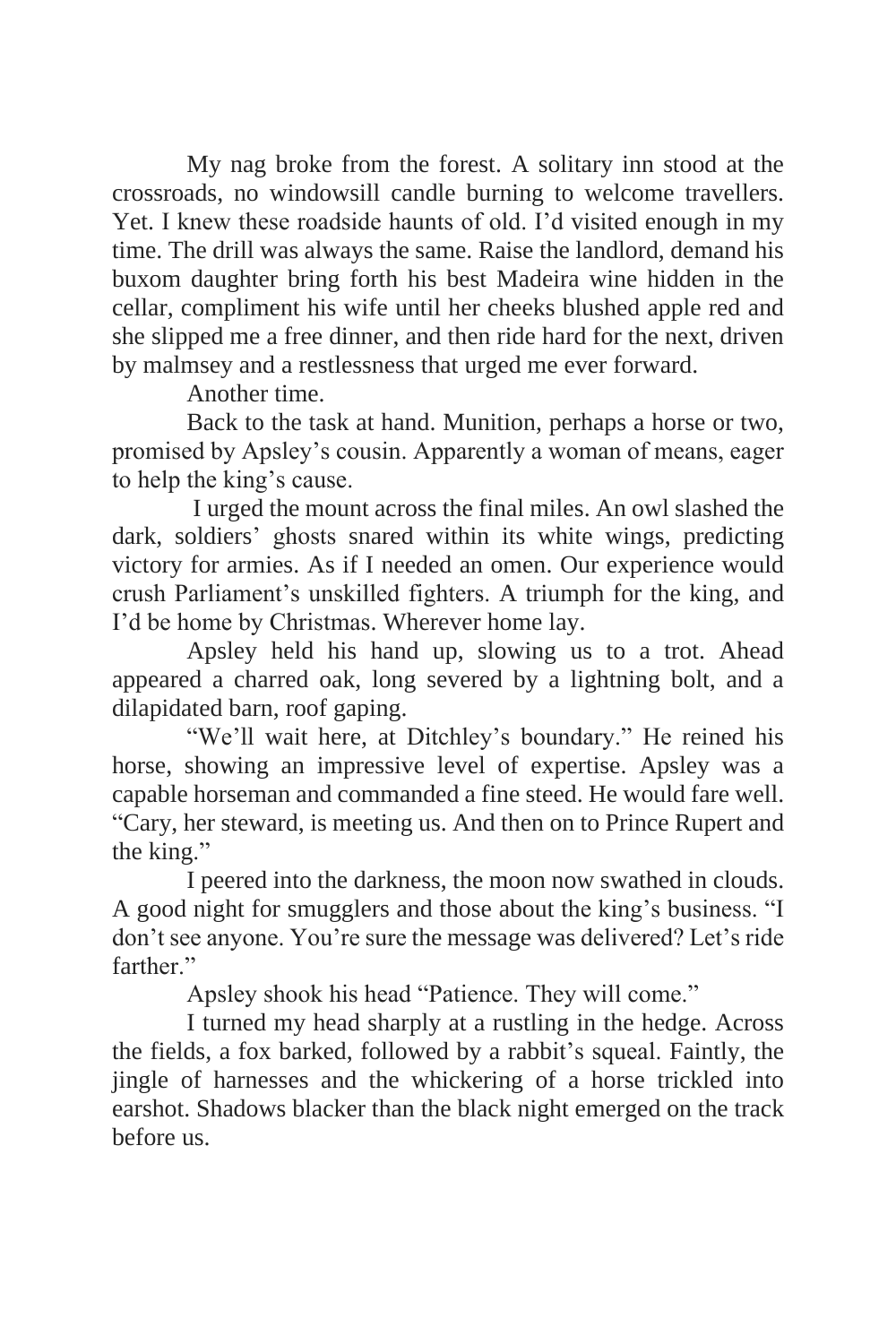Good God. Ten, twelve mounts, fine chargers. Four pack ponies laden with bundles that could only be muskets. Six men riding and leading, all for us. I glanced at Apsley.

He grinned. "See? I said Nan would provide."

The riders dismounted and pulled their horses to one side. I did the same and walked forward with Apsley. Two men greeted us warmly while another showed me his back and busied himself with the packs. Rude fellow.

"Thank Lady Lee for her generosity, Mr. Cary," Allen addressed the taller of the two. "She has gone well beyond the king's call for arms by supplying us these horses and recruits."

The man nodded. "My mistress would do anything for you, sir."

A sudden crash made me spin on my heel. A pack had fallen from the horse and spilled its contents across the track. A dozen muskets glinted as the full moon swept from behind the clouds, shooting an unwelcome beam of light over our clandestine group.

"Steady there, you idiot!" I marched over. "Those are the king's weapons you're mishandling."

The foolish groom just ignored me before bending and feebly pushing the guns back into a pile. He was a weed of a man, the guns near as long as him. At that rate, we would be there all night.

I nudged him with my boot. "Don't be so bloody stupid, you whoreson. Get out of the damned way. Now."

The fellow snatched up a gun and pointed it at me. "And you don't be so bloody rude." In a swift motion, Allen seized the weapon and flung it to the ground—and then burst out laughing. I was still struggling to understand why a stripling whose voice had not even broken was on a mission like this.

Allen hugged the lad, knocking off his hat. The recruit laughed with a laugh that sent heat to my gut. And shook loose a wash of auburn curls.

"Allen!" "Nan!" "Dear God!" I exclaimed.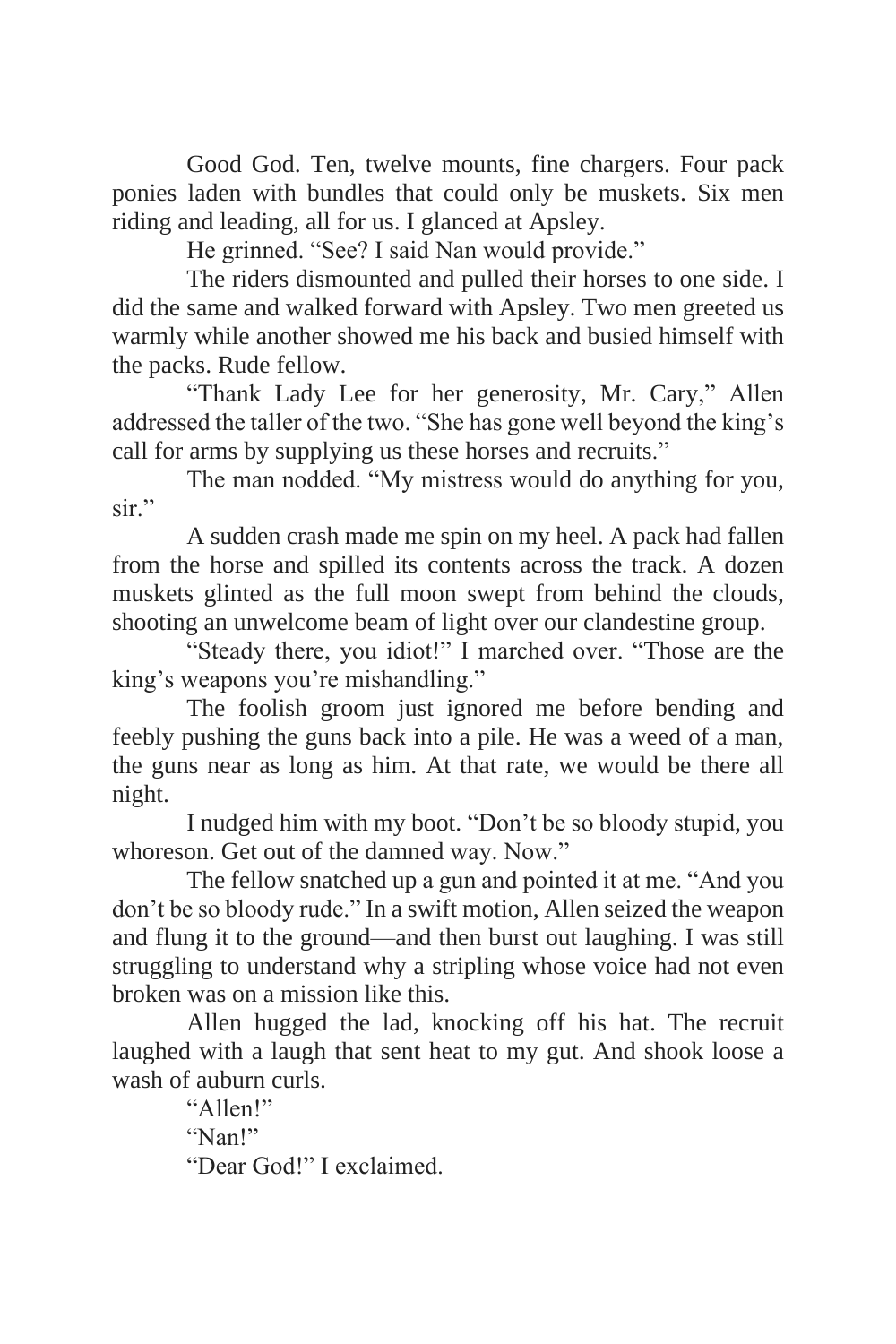She swept me a look that would have stopped the Earl of Essex dead and saved us the trouble of fighting again that month.

"Where's my brother?" she demanded of Apsley.

"With the advance cavalry, on his way to London." He paused. "Ned's perfectly safe, Nan. We meet up from here and ride together."

She nodded in my direction. "Who's this?"

"Henry Wilmot, at your service." I swept my best bow. Somehow her attitude and the occasion demanded it.

"Should I know you, Mr. Wilmot?"

Again that arrogance. I just stared at her.

Apsley rushed to my rescue. "Colonel Wilmot is the king's Commissioner General of the Horse. He leads the cavalry in his army, Nan. He is the most experienced military commander, second only to Prince Rupert." He paused. "And more popular."

She sniffed. "Let's see if you can ride as well as you curse." She turned to Apsley. "Give me a leg up, Allen. I'll show you the shortcut across Ditchley Park. It'll save you two hours on the track."

This was too much. We did not need a woman slowing us down at this vital moment. "Can't your men lead us? This is really no place for a lady."

As Apsley cupped his hands and Lady Lee stepped up on her high horse—if it was even possible for her to climb any higher—her cloak swung open, revealing a pair of breeches and a man's jacket, some kind of linen shirt and velvet waistcoat. None of which did anything to hide her figure nor her agility.

"Not what I had expected, Apsley," I muttered under my breath. "Yet certainly more than I wished for."

He grinned and quickly mounted, as did I. "Ride forward with Nan, Colonel, and I'll bring up the rear to ensure the pack ponies don't lag." Cantering down the track, he left me at his cousin's mercy.

"Shall we go?" She shot me another glance. "Or are you concerned about keeping up with a woman in unknown territory?"

She urged her horse forward, her hair streaming behind like the mane of a wild filly.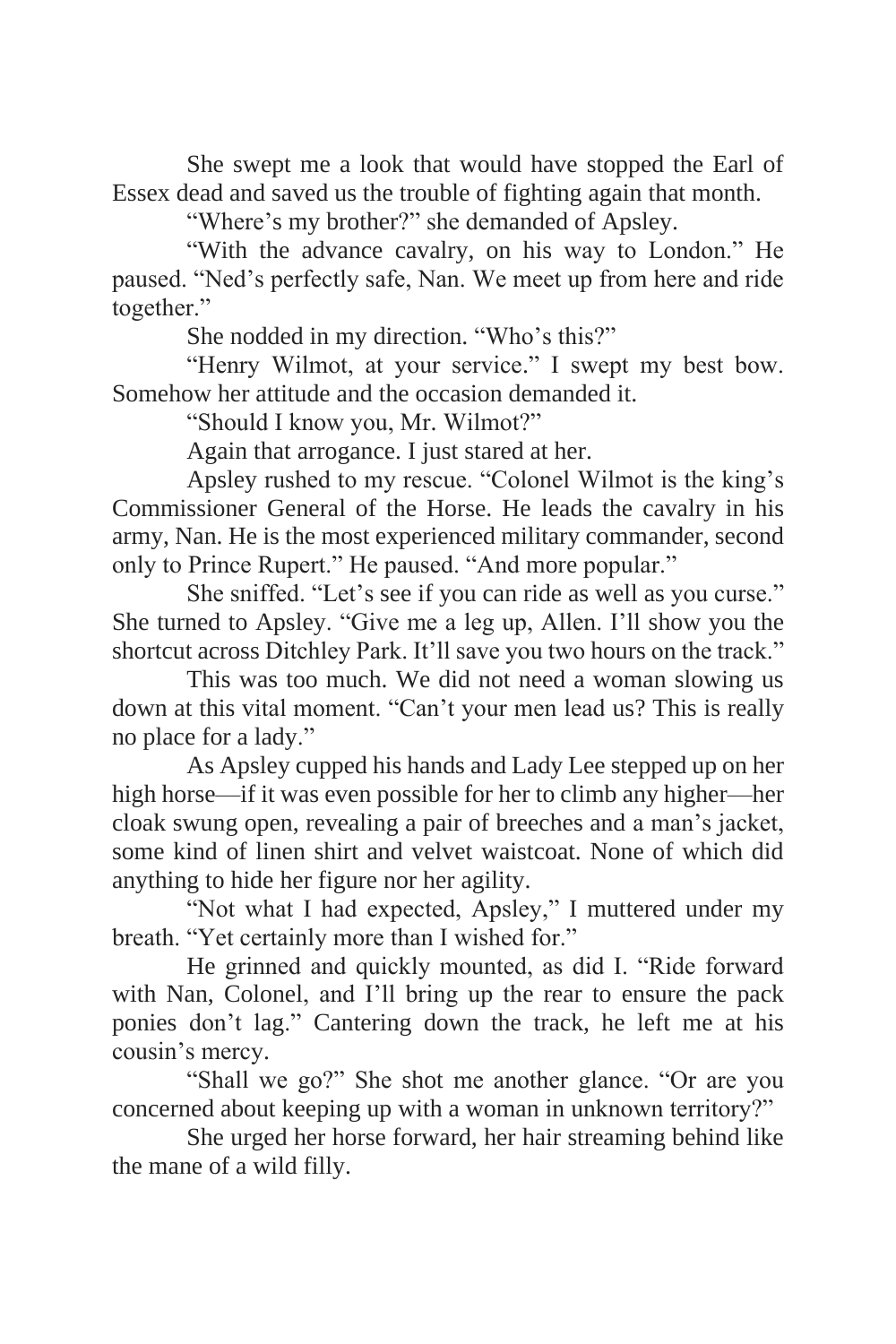I shouted over my shoulder to Apsley, "Move the damned horses. Steady pace. Don't fall behind or I'll cut you from my troop."

And then I followed her myself, as excited as a bloody junior officer on his first campaign.

We rode in silence for five minutes until I broke it. I glanced across at her, face shadowed under the broad-brimmed hat again, hair tucked up, shoulders square under the borrowed jacket.

"Why did you come? It's a dangerous mission to be out at night these times. And even more so on the king's business. No place for a woman."

She turned to me then. "I could not send Allen to war without seeing him. And the hope that my brother Ned might be with him too." She shrugged. "Besides, it's my land."

I nodded. We fell into a rhythm, behind us the steward leading the extra horses, the groom with the pack ponies, Allen bringing up the rear. The earth settled around us, and for a while I could relax my vigilance. This was friendly territory.

"You are close to your cousin, Lady Lee?"

"Since childhood. My mother and Allen's were dearest friends."

Her demeanour discouraged further questioning. The country unfurled like a map, rolling acres of cleared earth, a copse to the east.

"Fine hunting land," I remarked.

"One of King James's favourite deer parks, by all accounts," she replied. "And his son Henry's. Before he died."

"The Baronets Lee were close to the royal family." I paused. "In the days of Queen Elizabeth and her successor."

She turned her head slightly as if to listen more intently. "You know of them?"

"My father did." No need to tell of old history. "A long time ago."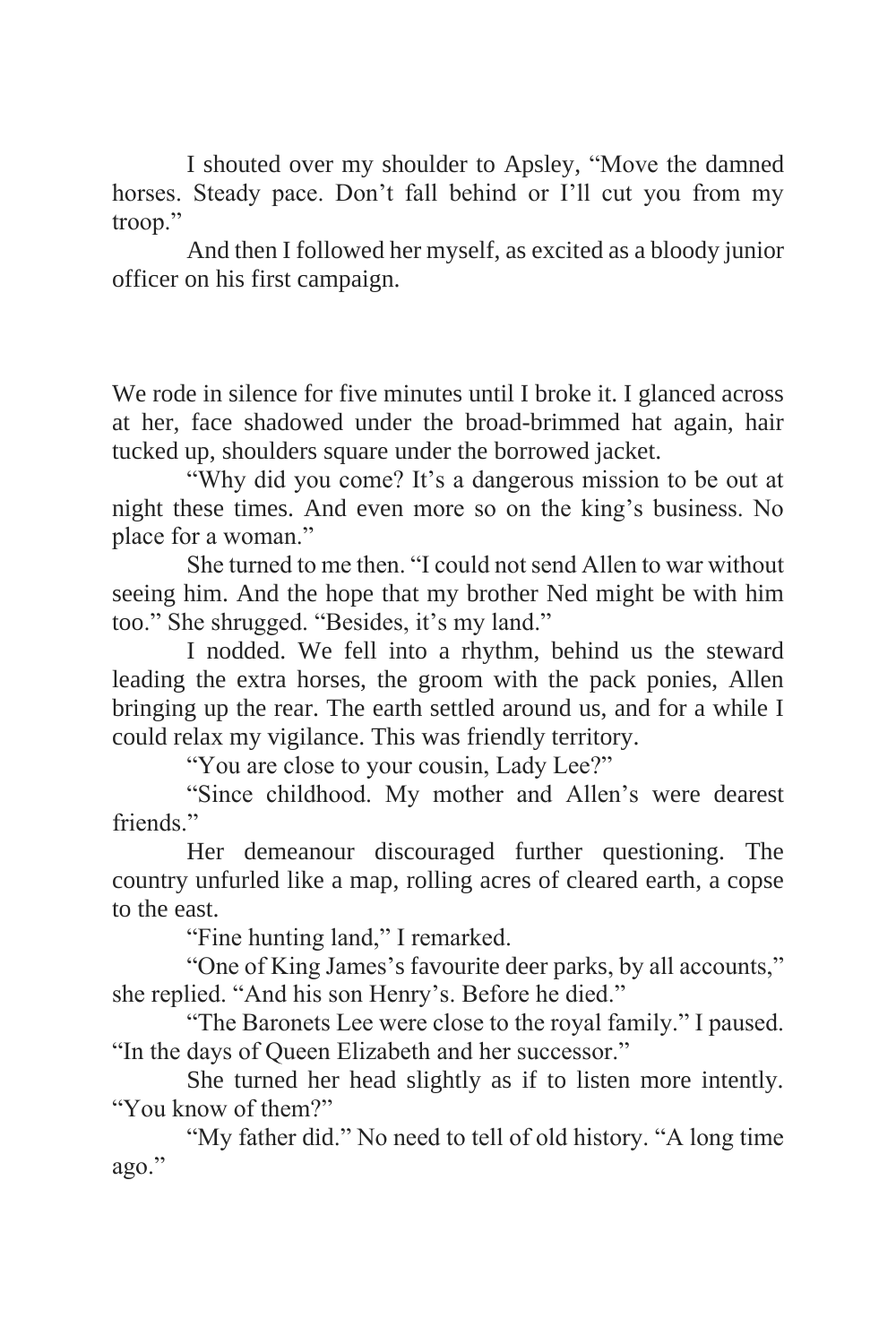"Much has changed since then."

"Much," I agreed. I wondered when she would raise the present loyalties of the Lee dynasty. If I had known this was Apsley's family, I might not have agreed so readily to the supplies. Although every gun in the king's control was one less for the rebel Parliament.

We continued in silence, her ability to keep quiet surprising. Unlike ladies of the court or wenches in a tavern, she didn't have the need to fill every second with senseless chatter.

By the copse, stacks of fresh-cut pines were tidily arranged close to the track, ready for carting. "A good crop of timber," I observed.

"Prices are up this autumn." She appraised the lumber as if tallying the value. "And will increase even further as we go into winter. The war puts even bigger pressure on supply. The demand will yield a good return this year."

"So your steward tells you?"

"So I know for myself," she shot back. "John Cary works at my direction."

"And your husband? Does he relish a wife with a head for business?"

"He died." She urged her horse forward so she was slightly ahead of me. I gave her room.

A comely widow who smuggled guns, guided the king's commander in the middle of the night without a second thought, and knew the economies of preparing timber supplies for war.

Interesting.

As we cleared the copse, a chill fell upon us, for it was that time of night when frost fingered the air and whipped the cheeks of riders. I pulled out my flask and took a gulp; brandy kept the spirit warm when the flesh was chilled. She must have been colder than me, for that ill-fitting jacket gaped around her smooth neck, and the cloak was so large it had slipped from her shoulder. As I turned to her, she looked at me, and I gestured with the flask. She smiled, a mere corner of her mouth twitching, as she reached over and took it from me, sipping delicately before handing it back. Unlike many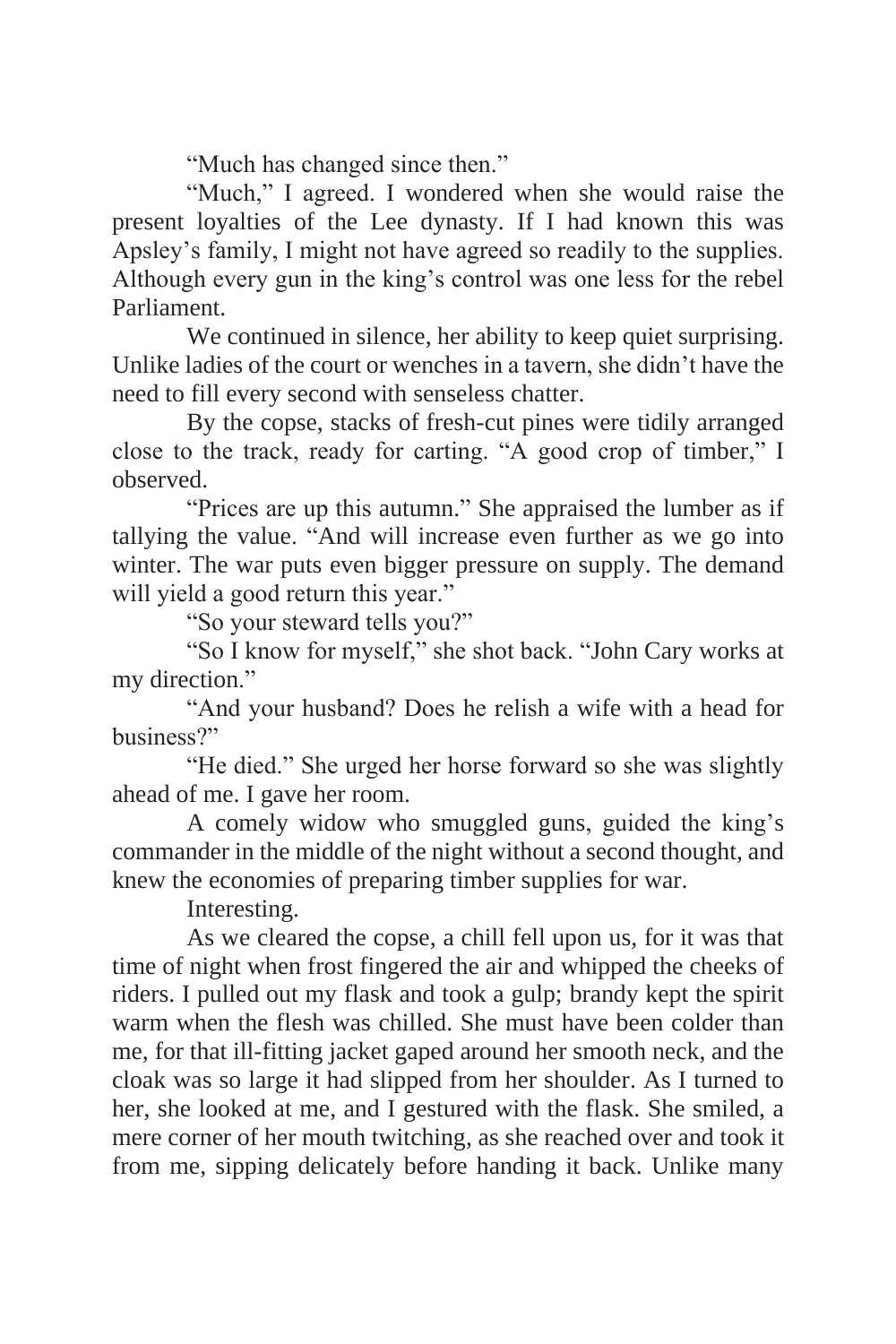another, her mouthful was not followed by spluttering nor even watering eyes.

"You appreciate a good brandy, Lady Lee?"

"French is always the best," she replied. "Despite it being Dutch courage."

I laughed aloud. "You fought on the Continent too? There's not many an English soldier who knows that term, let alone a lady."

Her look was guileless. "I have my sources." And then she turned serious. "If you are the king's favoured commander, you must hold his thoughts, Colonel Wilmot. Does he dare risk a prolonged war against his own people?"

That was my hidden concern too. How could I explain this inexplicable man and his God-driven cause? "He does not see it as a war against his people, but a war for God. If his divine right to rule is usurped by radicals who wish to enact laws without the king, then the country descends into anarchy."

"My relative John Hutchinson would say that the king enacts laws without a thought to his citizens' well-being." Lady Lee turned to check on the train in tight formation behind us and nodded in approval.

I followed her gaze, appreciating again the fine horses and bulging packs of weaponry. "Mr. Hutchinson sounds radical. Does he not trust the king to look to the welfare of his subjects?"

"No more so than my mother-in-law entrusts me to raise my sons in her beliefs. Lady Wortley thinks her grandchildren should grow up free to write their own laws and not pledge blind obedience to a papist king. She is convinced the king must obey his Parliament, for only they speak on behalf of the people."

Curious. I wondered why Apsley thought he could depend on Lady Lee to keep her supplies to the king's army secret when she evidently spouted Parliamentarian credo. "So Ditchley Park is for Parliament? You must be conflicted, madam, when your cousin Apsley called upon you to give arms to the king."

"Ditchley Park is for my children, my husband's heirs," she responded. "My late husband's mother is a close friend of the Earl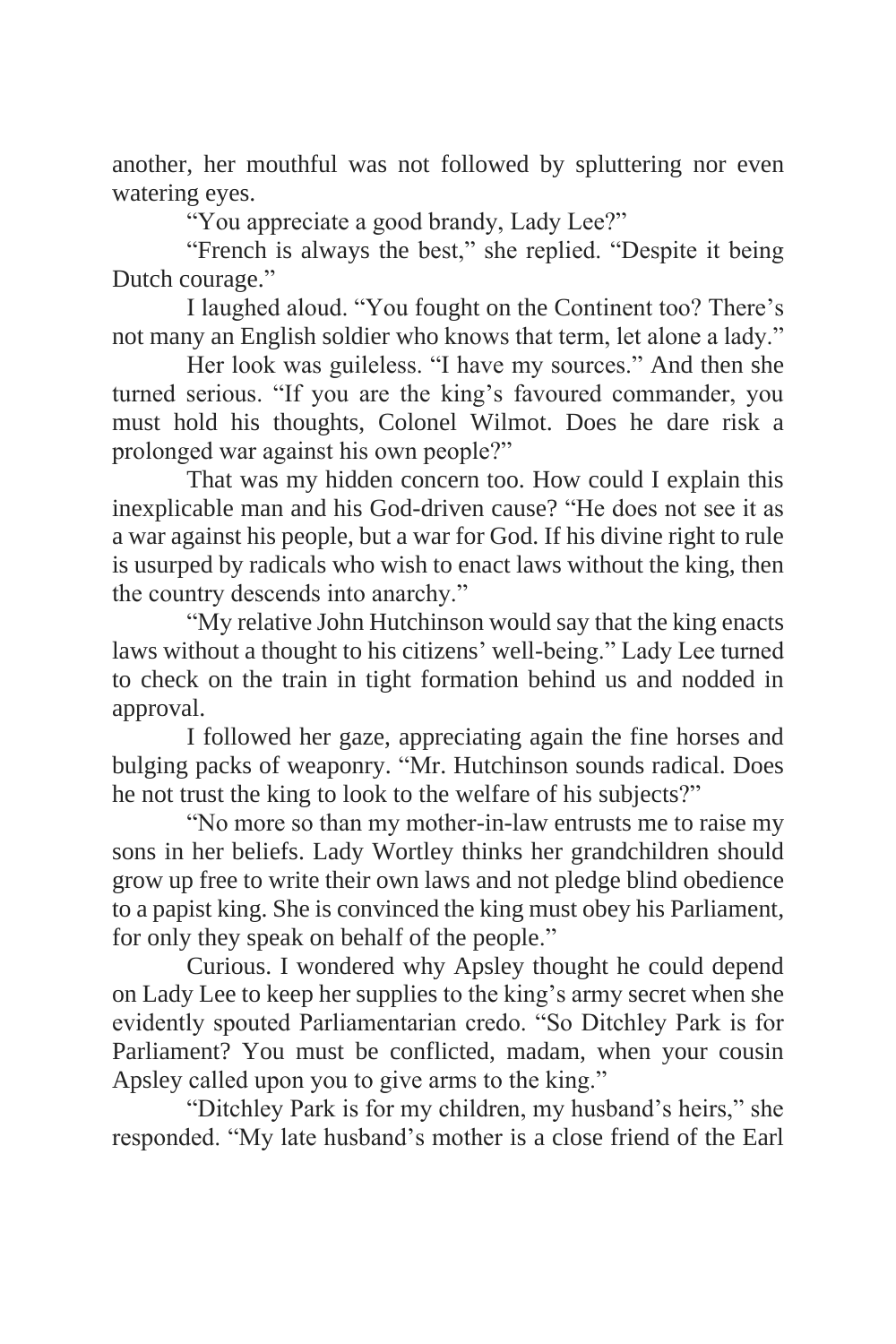of Essex and categorically supports Parliament's grievances. It is under her protection that I remain."

"And yet . . ." I glanced back at Apsley. "And yet it seems you are close to your cousin. And there is no greater Royalist than he."

"Loyalties lie where the heart directs," she replied. "And the heart is a fickle organ." She settled the hat back over her face and pulled the jacket around her shoulders.

The rest of the hour we rode in silence. Her words prompted me to think of times I rarely recalled . . . The battles I had fought. The spell I spent in the Tower. The empty chair by my own hearth where my dead wife once sat. I recoiled from the memory. I'd successfully kept that image buried with her. Why the hell did I think of her now? No need to revisit my sorrow.

And Lady Lee? I had no knowledge of her thoughts. She kept a close countenance. And yet I caught her looking at me with those searching eyes more than once. And when our glances did collide, we both quickly looked ahead again.

The land rolled to the distant horizon, the moon now shining over a patchwork of fields and forests. Farmers slept undisturbed by our intrusion, oblivious to our army fighting for their future, defending their faith. But for how long would this coverlet of ignorance cosset the earth?

My musing was broken by her words.

"We approach the boundary fence. My journey ends here. I return to my sons. You ride to battle."

She sprang down, tossed her horse's reins over its head and pulled on the gate latch. I don't know why, but I found myself dismounted and standing next to her. Apsley joined us.

"Thank you, Nan, with all my heart." He grasped her hands between his and then drew her into his arms. "Your generosity will make all the difference to us tomorrow—"

"— in the future," I interrupted. I didn't want her thinking we'd return the horses right away. Too valuable, too vital in this hasty mustering.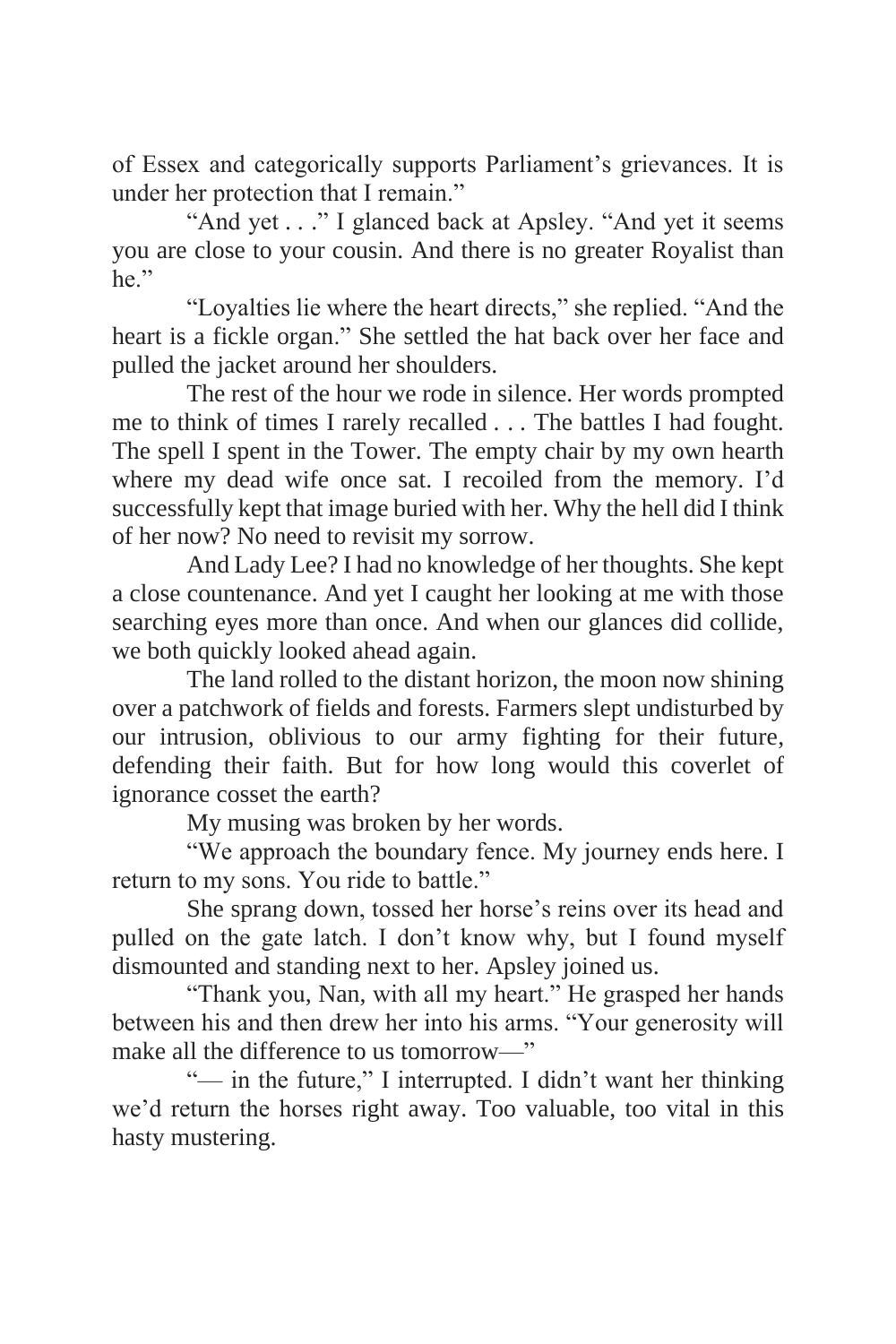"Take care of yourself, Allen," she replied. "And look out for Ned. He's the better horseman, but you have your father's military training." Lady Lee reached up and kissed Apsley on his cheek. She turned to me.

I bowed. "Lady Lee, a pleasure to have made your acquaintance. I owe you much."

She nodded. "You owe me nothing. I do this for the king. And Allen. Go to your men's wars, your glorious fight. And remember the women left behind."

Well, if she was going to be that ungrateful . . . I turned and mounted my horse. John Cary turned the lead over to Apsley and walked his horse to the shadow of a chestnut tree. Apsley arranged the men and horses in a troop and led them through the gate. I should follow, and yet something held me back.

And her too. She did not mount, but stood still, her face lit by the moon, her auburn hair springing from her high forehead, her hat removed.

"Good-bye, Lady Lee." I swung my horse's head and prepared to follow Apsley.

"Good-bye, Colonel Wilmot." She turned. Did I hear the words "And God be with you"? I wasn't certain. By the time I wheeled round, she'd slammed the bolt, swiftly stepped on the gate bar and mounted her horse. Still, I did not leave, and I watched her disappear back into Ditchley land until Apsley reminded me that we had several hours to ride before we met up with the king on the other side of Banbury. And between us were mustered five thousand enemy soldiers to avoid.

Edge Hill. Kineton. English village names. A fraughtsimple landmark. An ancient manor. And now blood-soaked and fraught with a new meaning. Battleground. Slaughterhouse.

England turned upon herself and consumed her own as the king and his fair young sons looked on from the high ridge above the plain.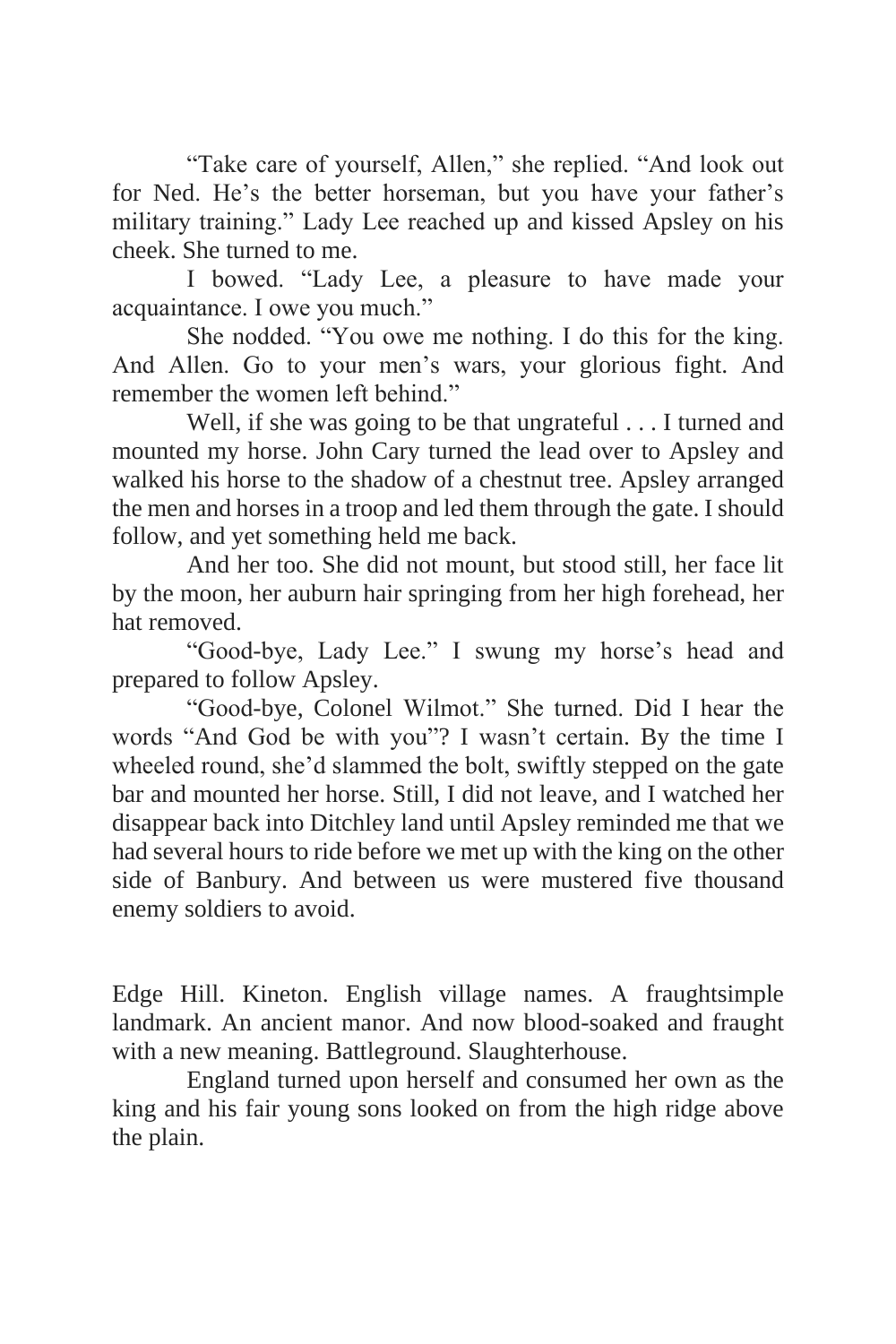Oh yes. I was battle-scarred and have fought since I can ever remember. That's why the king appointed me General of his Horse. Equal to Prince Rupert on the field. The troops trusted me; I could always coax the best from them.

I should have been glorying in our victory. We ploughed a furrow through the enemy trapped between the flanks of our cavalry and the thick hedgerows. They could not escape. We could not stop. A warhorse at full gallop, the way we rode, reins slack, sword extended? Once underway, there was no turning.

Not for men, horse nor cannon.

Except these were Englishmen. Horses bred on farms like mine. Cannon forged in the same foundry as the king's.

Englishmen. Slaughtered by my sword.

I picked my way through the dead and dying, the groans and shrieks of man and horse intermingled into a bloody hell of battlefield aftermath. I'd heard it all before. But not in English. Not an enemy pleading for help in an Oxfordshire accent, his words invoking my own village, my land.

My England.

I reached the pavilion pitched at the base of the hill, its colourful flags dull in the October twilight, the golden glow of candlelight a beacon in the dusk. Guards were posted at all corners; when I approached, they parted, let me through, faces solemn. I saluted abruptly. They had not seen the killing, but they knew their brethren had been slaughtered. Later they would walk the fields, searching for a brother lost, a dying cousin wrapped in Parliament's tawny sash.

The king sat at a long board, carpets draped over the rough wood, maps and documents spread carelessly about. A long fur mantle engulfed his slight figure. At the head of the table, Prince Rupert looked up as I entered, his hair plastered against his head, shirt untucked. He was as dishevelled as I had ever seen him.

The king's sons flanked Sir Edward Hyde, their protector throughout the day's engagement. Prince Charles caught my eye and smiled shyly. He was my favourite, a fine young man.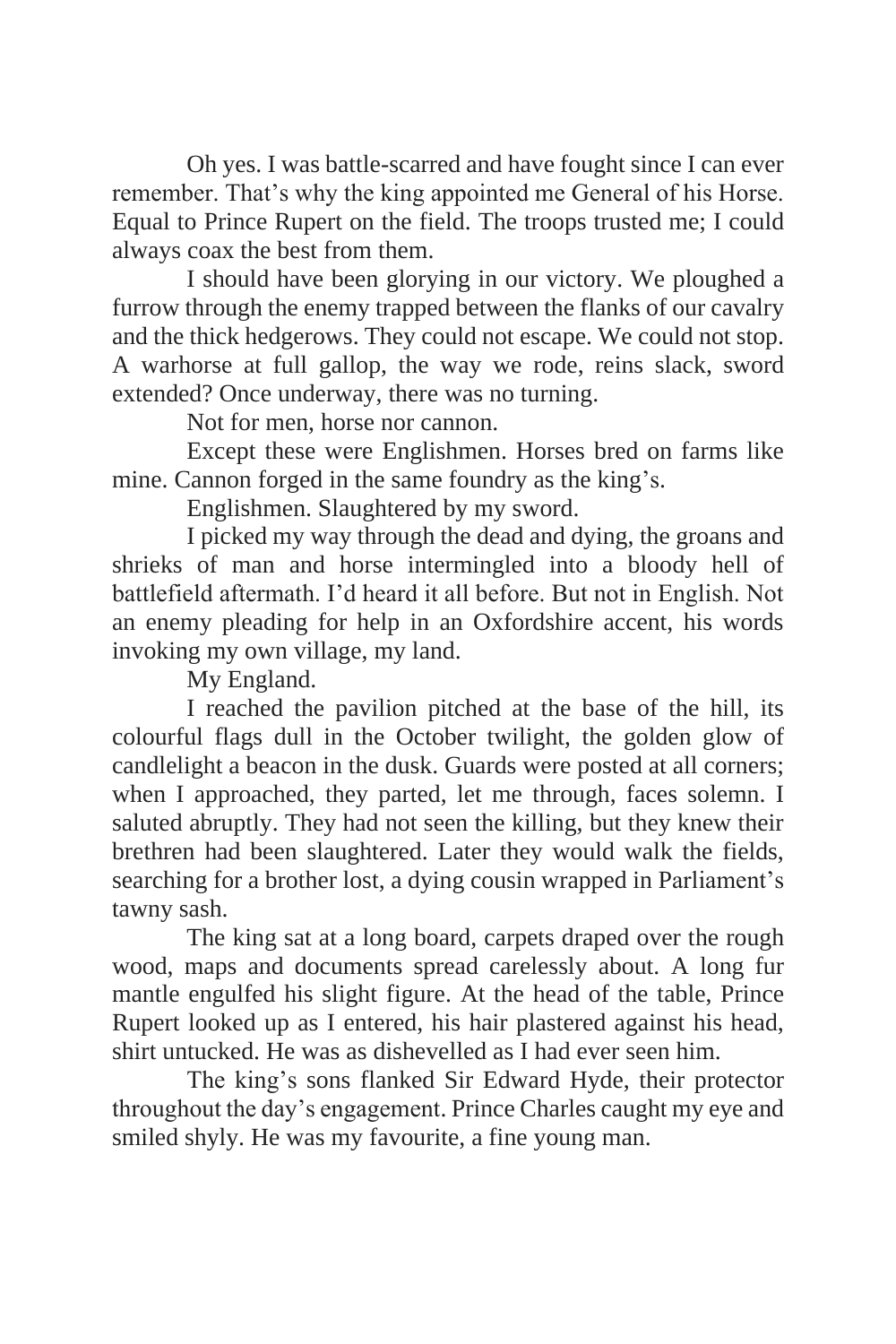"Your Grace," I knelt before them. "The Earl of Essex camps on the far edge of the plain. My spies tell me he is as exhausted as we are."

The king gestured for me to stand. "You will charge again in the morning, Colonel Wilmot."

I shook my head. "We are weary, Your Majesty. The foot soldiers have dispersed. The wounded are lying in the open fields with no protection against this freezing cold."

He pulled his fur closer. "We have the advantage. We must finish them off."

"Parliament's reinforcements are arriving from across the county now," I replied. "By tomorrow, they could be a thousand more strong."

Prince Rupert picked up a red velvet jacket that had been thrown carelessly across the table and slid his arms into it. "Pish. Are you afraid of action, Wilmot?" The arrogance in his tone was intended to smite me, no doubt.

"I am concerned for my men's safety, my lord." I replied. "They are exhausted. And our numbers are sorely depleted. The battle is over, for I cannot run an army on fear."

"Then they should learn courage through action, not sitting like old women around their fires." Rupert paced the tent, his height and sanguinity filling the small space. The king gazed up at his cousin, admiration written all over his face. I disliked the braggart more today than any time in the previous engagements I had served with him. "Or would you prefer to stay with the women, Wilmot?"

*Bastard.*

Sir Edward Hyde moved to the king's side. "Your Majesty, best we move toward London as soon as we can," he said, glancing at me. He knew the real state of affairs. We needed to cut our losses and move forward. "We cannot risk defeat, and at this point we are the victors of this battle."

"I'll ride ahead now," I jumped in. I didn't know why I was so eager to leave. Normally I'd be drinking with my men, celebrating our victory. But tonight there was no room for both Rupert and me on the field. "We should head for Oxford, regroup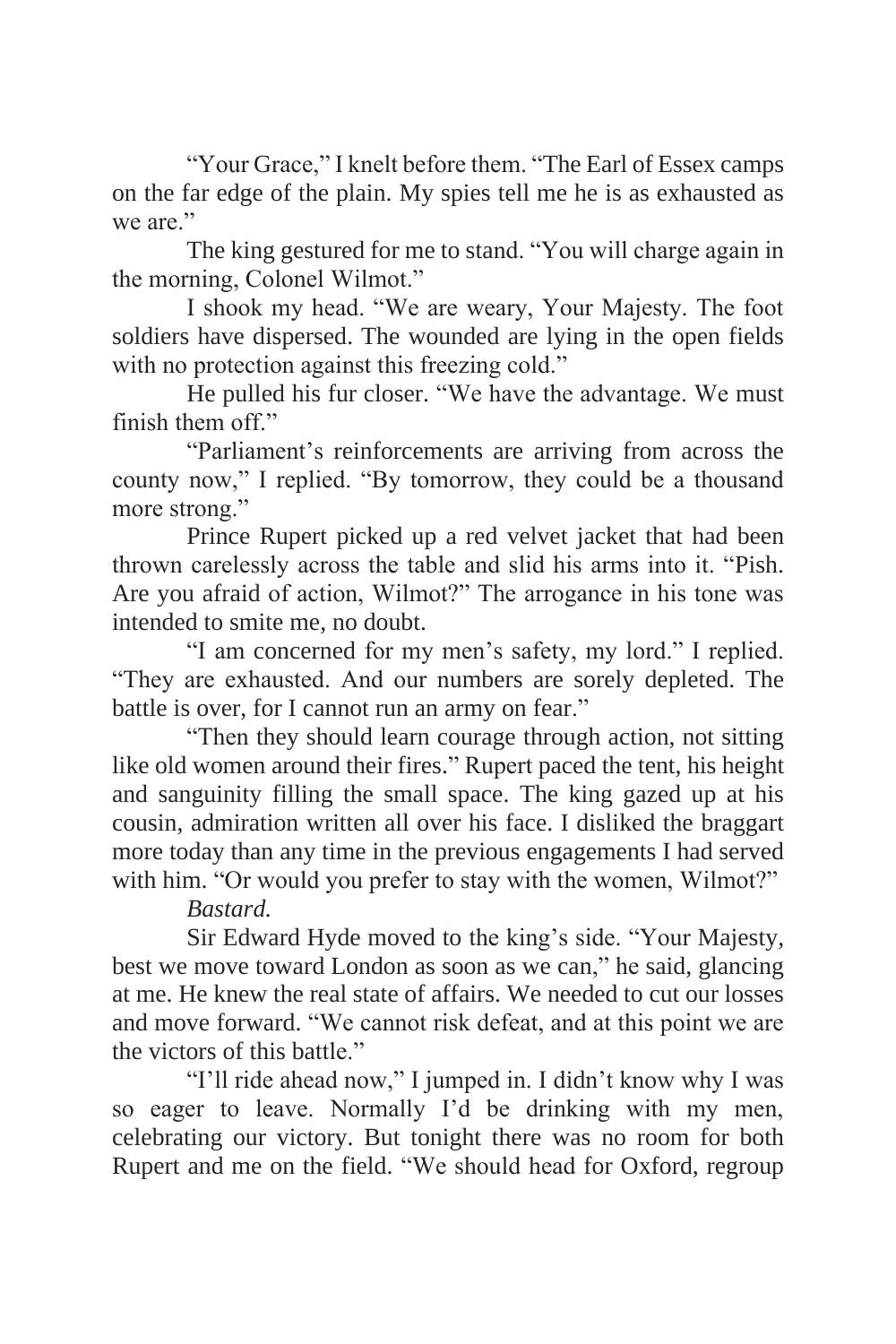and replenish our supplies. And besides, we need a stronghold to store our plate and bounty. Oxford's colleges are loyal to our cause."

"You do not rest, Colonel Wilmot, or celebrate with your men?" The king stared at me.

"I would rather discover what lies ahead than relive what lies behind." I just wanted to be gone from this killing place, gather myself. I bowed again and stared at Sir Edward. He took the hint.

"Go set up the positions in Oxford, Henry," he said. "Find where we can rest, where you can billet your troops. We'll follow shortly."

"No," the king interrupted him. "Stop en route. Go to my palace at Woodstock, Colonel Wilmot. I would rest there with my sons, perhaps take in some hunting. Feast. Celebrate our victory and plan our next. Prince Rupert and I shall enjoy a few days at leisure before we engage again."

So the king intended to play while men died of their wounds in England's fields. I would have to be the one to care for my men, prepare Oxford to provision the army.

"I will ride to Woodstock, Your Majesty." I inclined my head, eager to leave. "And then on to Oxford." I did not meet Sir Edward's compassionate gaze. He and I knew we must protect the king. From himself as much as anything else.

I headed south toward Oxford, avoiding the lanes and well-travelled paths where the enemy might lay, their own men being equally weary and intent on finding a haven. From what I heard, the Earl of Essex's army had started leaving the field at sundown, and bands of soldiers now roamed the countryside between here and London, without command or direction as to where the next encounter might be.

Now I was clear of the battle, my mind emptied, for I gave myself up to my horse's rhythm. I'd switched to one of Lady Lee's, held in reserve by the king's tent, mine being exhausted from the fight.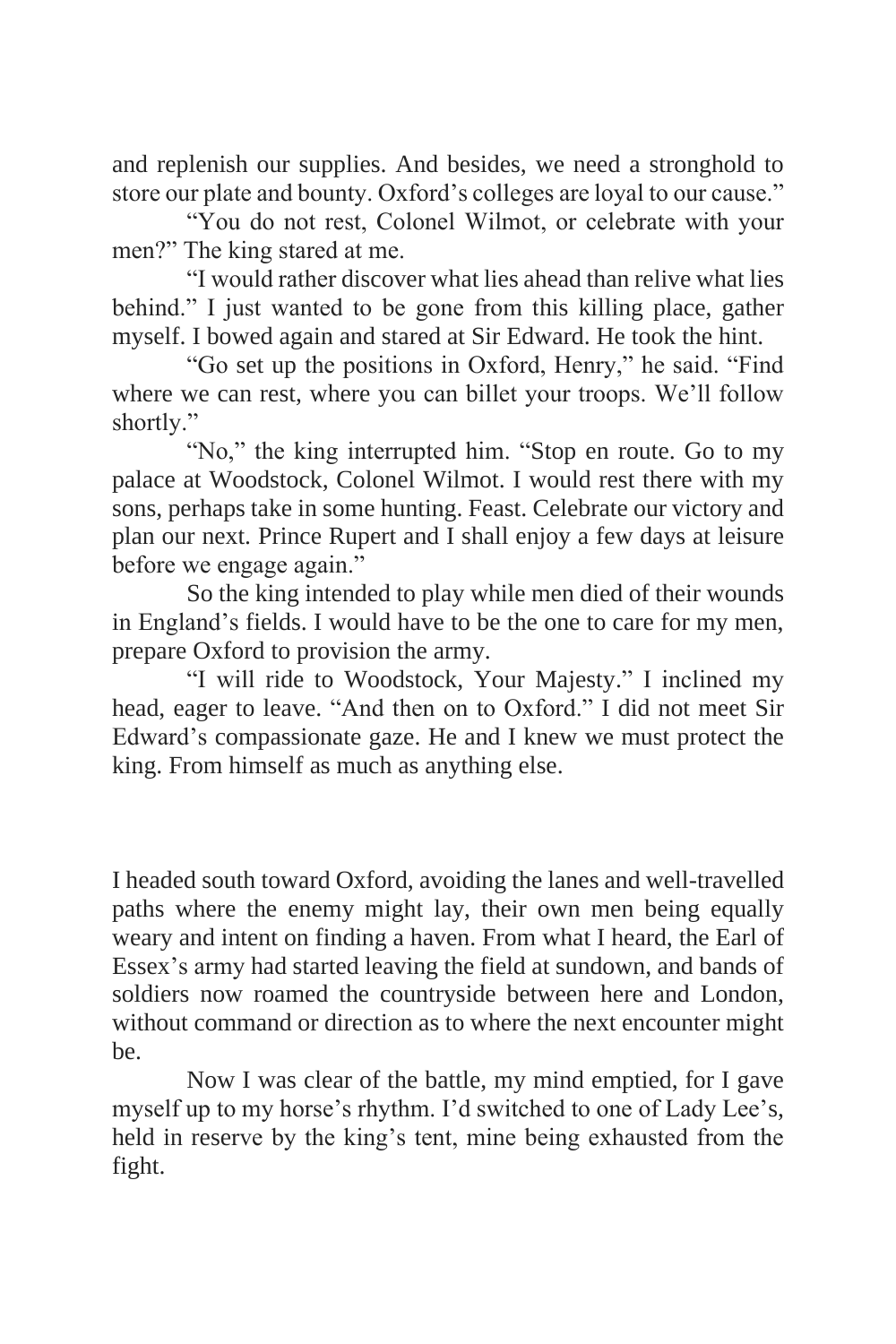I let his head drop and the reins loosen as we walked through the deep, cold night. A solitary bright star—Venus—hung as a lantern over the western sky. The moon had yet to rise. The land around me was still, holding its breath. I heaved a great sigh. Our skirmishes to date had been happenstance. A collision of armies on the move, accidental, even lackadaisical. This one, this Edge Hill, was structured. Swedish formation. Lined up as I recognised from every other bloody battle I had fought on the Continent.

An owl again, this time calling from a blasted oak as the moon finally rose and caught itself on a bare branch.

A blasted oak.

A dilapidated barn.

I was at the edge of Ditchley Park.

Whether by design or fortune, Lady Lee's horse had led me home.

I gave him his head, and he picked up his pace as we walked the track. By the time we crossed the pale, he was positively trotting, and as the outline of a considerable house appeared before me, he whickered and cantered into the gravel yard. I reined him quickly, hushing the sound of his hooves, and dismounted. A lad ran from the stable block and took the reins, smoothing the horse's nose, calming.

"Boy, send for Casey . . . Cary," I corrected myself. It was late, and a sudden deep weariness slithered across my shoulders. "Tell him a friend of Sir Allen Apsley seeks shelter tonight."

The boy gaped at me, shrugged and then walked the horse into a stall and disappeared. I was left standing in the wellmaintained yard, not knowing why the hell I was here, but hoping I could pause on my journey. But if Cary took any longer, I would leave again.

"Colonel Wilmot," came a quiet voice behind me. I whirled around. I was losing my touch if a mere steward could surprise me.

"Mr. Cary." The horse had gone. I was committed to staying. "I travel on the king's business. He required me to head to Woodstock, which I understand is not far from here. I wonder if I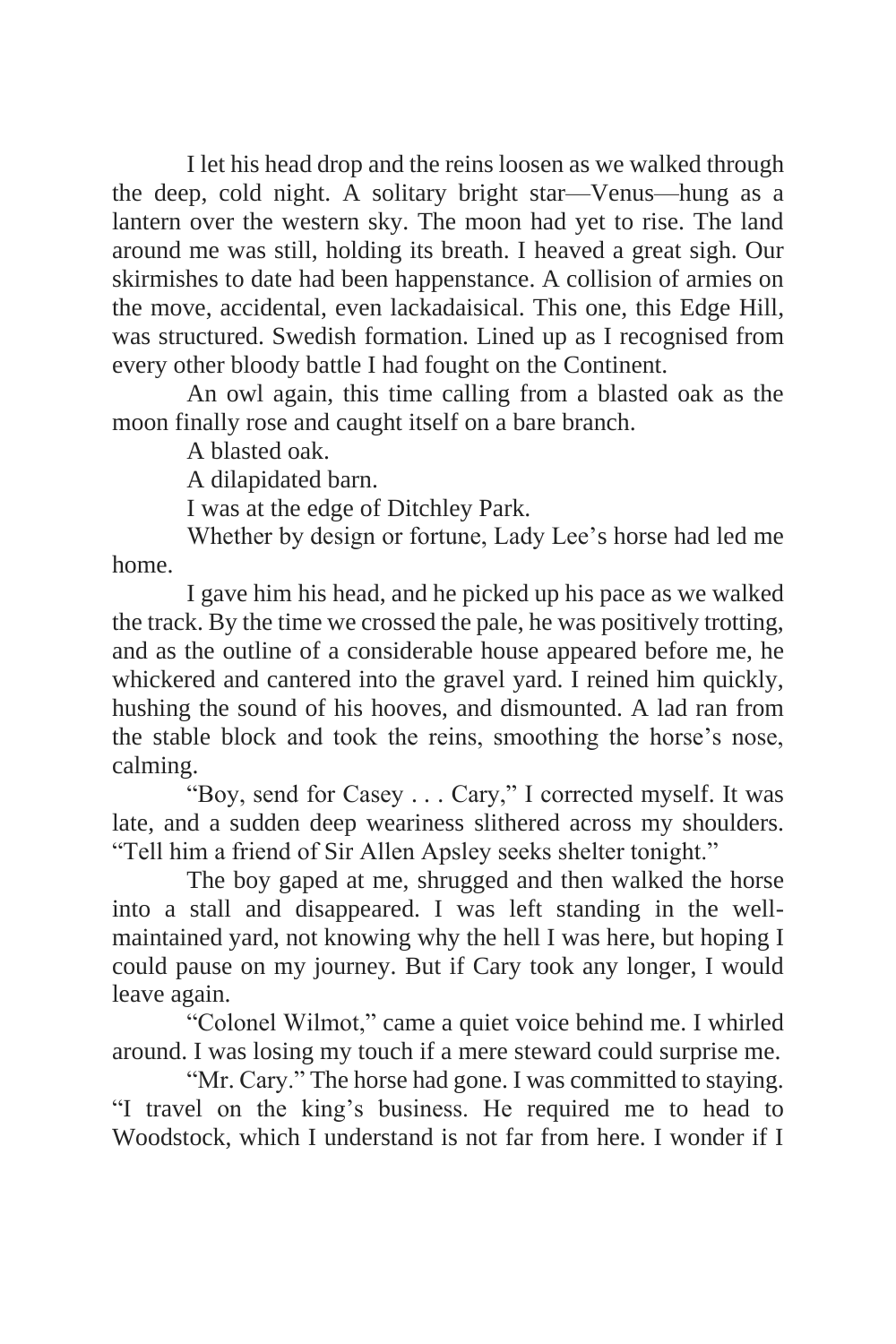could beg upon your hospitality to rest a while and partake of victuals before I leave."

Cary revealed no surprise at my midnight visit. "Of course. Come this way." He turned to the house across the yard. As I fell into step by his side, he murmured, "You know, of course, that Lady Lee lives here in the household of her mother-in-law, Lady Wortley, Countess of Sussex. She is a devout follower of Parliament and reviles the king. We heard of the great battle at Edge Hill, that both armies now fan out across England, seeking enemies and allies alike. Your presence here is best kept secret, for it is not welcome. In fact, it is dangerous."

I agreed. I still wasn't clear why I found myself here when the king had commanded me to Woodstock.

Lifting his lantern higher, Cary's eyes widened. I followed his gaze down my bloodstained leather jacket and grimaced. "Not mine," I muttered.

He led me to an oak door concealed in an alcove, and we stepped into a marvellously warm kitchen, fragrant with cooking smells from a pot bubbling on the fire. The well-scrubbed table was stacked with pewter, and herbs hung from a drying rack. The hearth was wide and welcoming, with a bench on either side of the blackened brick. Carey gestured to me to sit and remove my hat. As I did so, he placed a cup of wine in my hand.

"Drink this and stay here," he said quietly and left the room, leaving me alone with my thoughts and the crackling fire. Gradually, the discord of the battle died within me, and yet I observed myself as much as I inhabited my body. I would rest for an hour and depart for Woodstock.

A latch clicked. Cary slipped through the door, followed by Lady Lee. In the firelight, her hair glowed auburn, and her gown, wrapped securely, glistened like silver.

I jumped up, the bench scraping on the flagstone floor.

She greeted me with urgency in her voice. "Colonel Wilmot."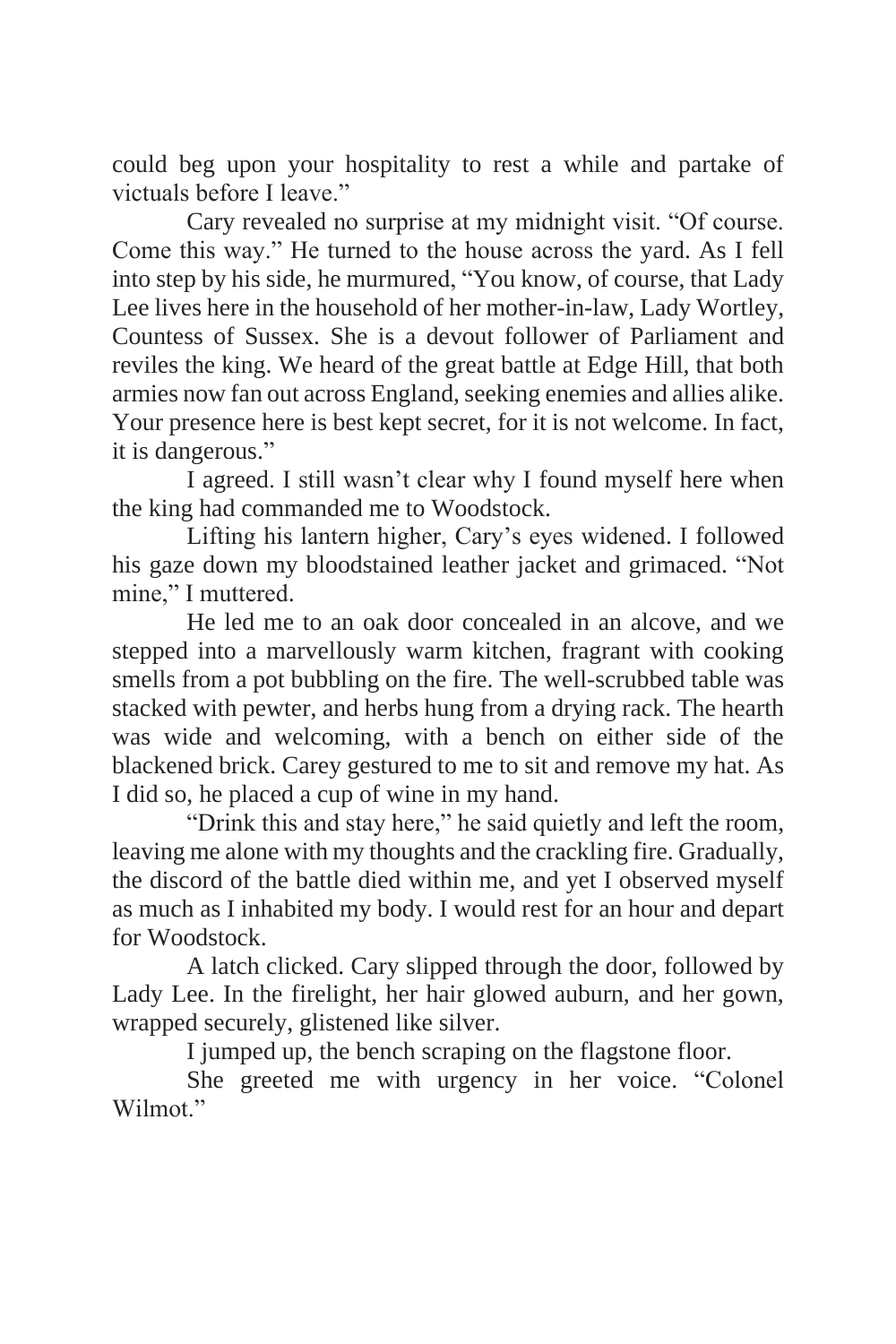"Lady Lee." I set the empty wine cup on the table. "I apologise for arriving unannounced. I was on my way to Woodstock—"

"Where's Allen? And my brother Ned?" Her face was white. "Please, have you news Colonel Wilmot?"

"Resting. At the king's camp," I was quick to reassure her. "No injuries. They hope to call upon you on their way to Oxford."

She bowed her head for a moment, her lips moving in silent prayer. She crossed herself in the old way and glanced at Cary before speaking to me again.

"Colonel Wilmot, you do not realise the danger you have placed yourself in. We can offer you safety, but you must be concealed." She turned to Cary. "Bring some stew, bread. And then hide him."

"No need," I assured her. "I do not intend to stay. I must be at Woodstock for the king's arrival."

She ignored me. "You look exhausted. Hide him well, Honest Cary, for my mother-in-law would as soon as turn in the king's commander as blink. She'll call the militia out immediately if she suspects him here."

Cary approached the wood panelling where it joined the fireplace. He pressed a Tudor rose carved into the oak and slid his hand across the smooth surface. A click, and a hidden door swung open. Lighting a lantern with a taper from the fire, he gestured for me to follow him.

The priest hole yawned before me, a narrow space where a man's shoulders could barely fit. The warmth from the chimney made it stuffy and close. As soon as I entered, the door shut and Cary lifted the lantern high. A narrow ladder before me ascended into darkness.

"Climb up and you will find a door at the top," he whispered. "Press the panel and slide it to your left. You will find yourself in a secure chamber where you can rest."

I hesitated. I would rather have slept in the decrepit barn and awoken free to leave than risk being trapped in a priest hole for days.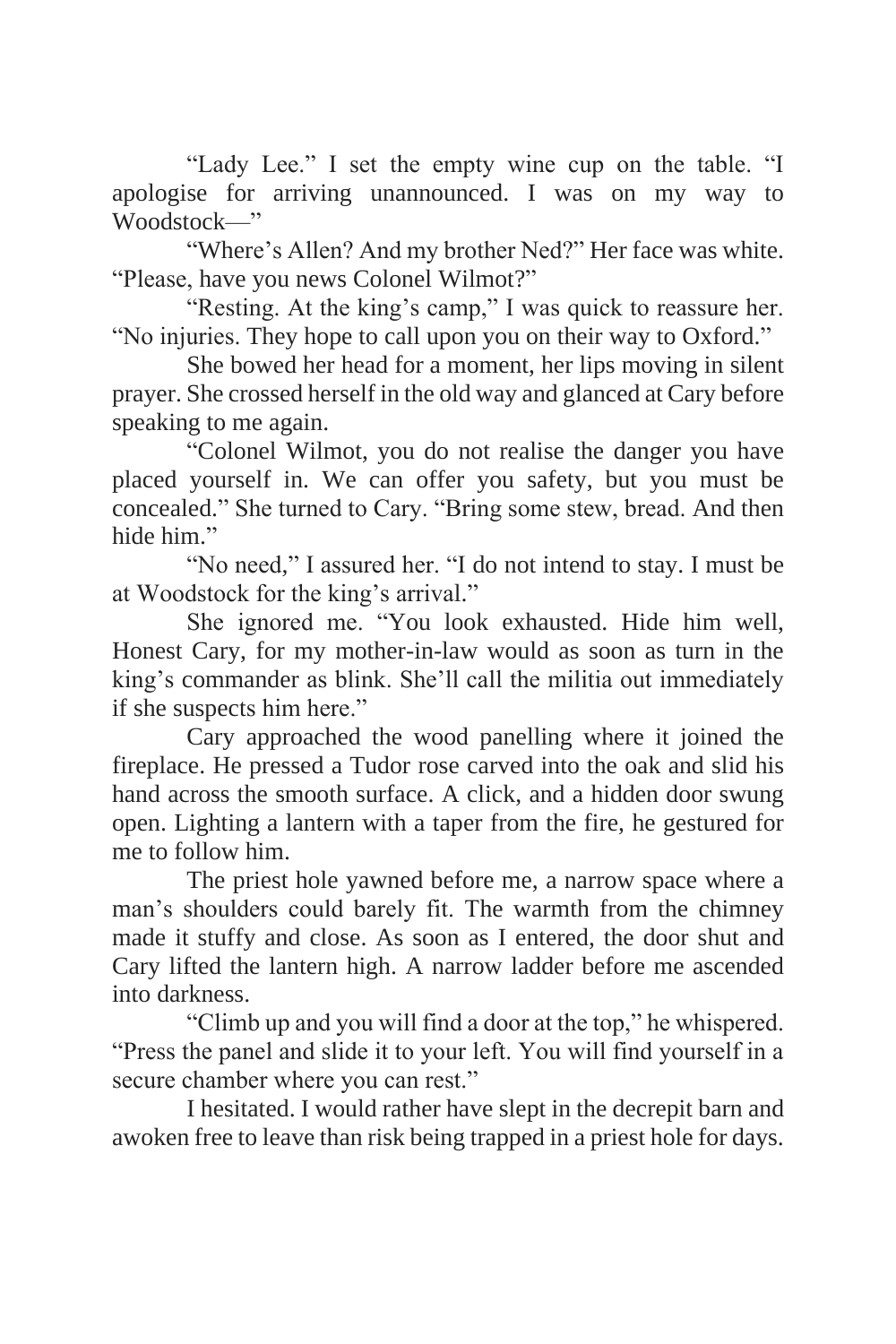"Go," Cary urged, "and I will bring food to you. I will tap twice on the door and turn the handle. But if you hear a sound that is not me, descend the ladder again and remain silent in this cabinet."

He left the lantern on a shelf to light my way and departed. I climbed ten rungs in the musty darkness and reached the door, as he said. Pressing the panel, it slid open smoothly, and I found myself in a comfortable chamber with a large four-poster bed, a fire burning in the grate, and Lady Lee standing by a carved table. The walls glowed from the merry flames and a dozen or more candles on the mantelpiece. Heavy curtains were pulled across the windows. From outside, the room would appear uninhabited.

"Colonel Wilmot," she began. "I appreciate you have sought haven here, and I would not turn you away, for Allen's sake. But you cannot stay long, and you must remain hidden within this chamber. Lady Wortley is the most fervent supporter of Parliament, and while she lives in this house, we are under her rule." She held out her hand. "Please remove your jacket, and I will ask Cary to clean the blood from it."

The warmth of the chamber contrasted so much with the freezing night and bleak battlefield that I wondered if I had stumbled upon a dream world. Perhaps I was dead. Perhaps this was the heaven that soldiers went to.

"Thank you." My words combatted my tiredness. I shrugged off the jacket and stood in my linen shirt and waistcoat.

Two taps on the door, and the handle turned. Lady Lee moved swiftly and opened it, taking from Cary a tray. She handed him my coat. I shut the door again while she placed the food on the table. A rich stew, a loaf of bread and a leather flask of wine. With two glasses.

"Allen has asked that I give shelter to any king's man who requests haven." Lady Lee busied herself pouring the wine and gestured to me to sit at the table while pulling up a chair of her own. "This old house has sheltered fugitives in the past when religion was the fuel and priests the defenders of the faith."

"And now the king protects the faith against the incursions of the Puritans," I replied.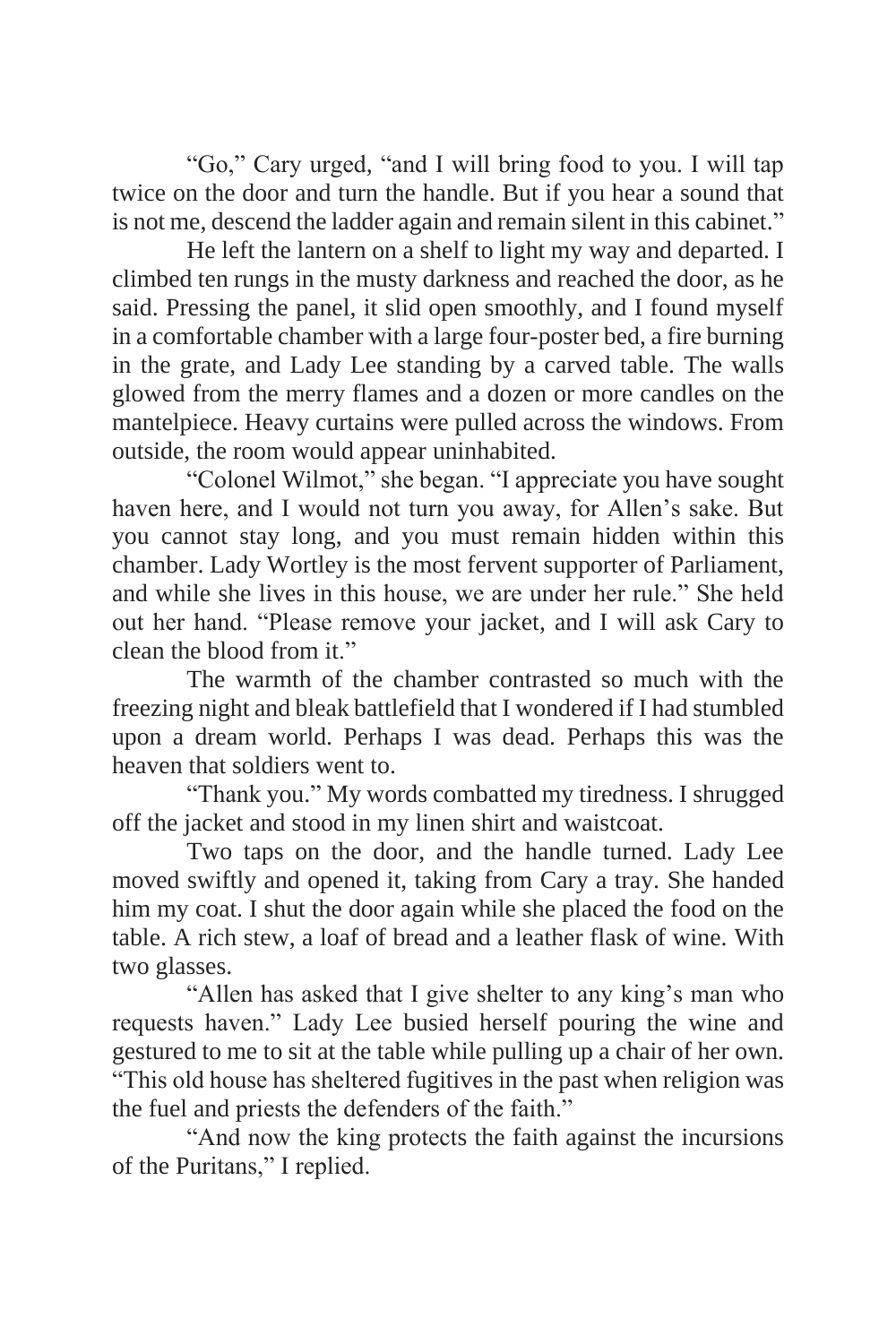She looked at me thoughtfully. "This battle, this fight you saw today. Did it come to much?"

I closed my eyes, but that did not vanquish the battlefield, blood pooling in the furrows, men and horses scattered in death heaps. I opened them again.

"As battles go, I'd say it was a serious engagement."

She looked at me with puzzled eyes. "What does that mean? Were many killed?"

How to tell this woman there was no turning back from the carnage now?

War.

"Lady Lee," I said as gently as I could, "Lady Lee, men died today. Many hundreds."

She blanched but looked at me steadily.

"Perhaps even thousands," I continued. "England has turned upon herself. And the conflict is anointed by the blood of its people, blessed by the presence of the king himself."

"So war arrives." Her words were soft, almost spoken to herself. "Thank God my sons are mere children, but my brothers are all for the king, my father too. My late husband and I were the lone supporters of his cause in this family . . ." Lady Lee stood, paced to the window and peered between the curtains, and then returned to the table and sat again.

I nodded. She obviously wanted to say more. I was eager to eat my stew and drink of the excellent malmsey. Especially at the cost of a Parliamentarian wine cellar.

"Lady Wortley despises my own family, the St.Johns of Lydiard Tregoze," she continued. "They are Royalists to their last drop of blood. She does not resist reminding me at every opportunity."

"So leave," I said through a mouthful of excellent venison. "Return to your father's house at Lydiard. Find a new husband." Usually a solution a woman would be happy with.

"I do not run away from my duties," she shot back at me. "If I am to stay here to instruct my sons in their father's memory, secretly and against Lady Wortley's will, then I will do so with all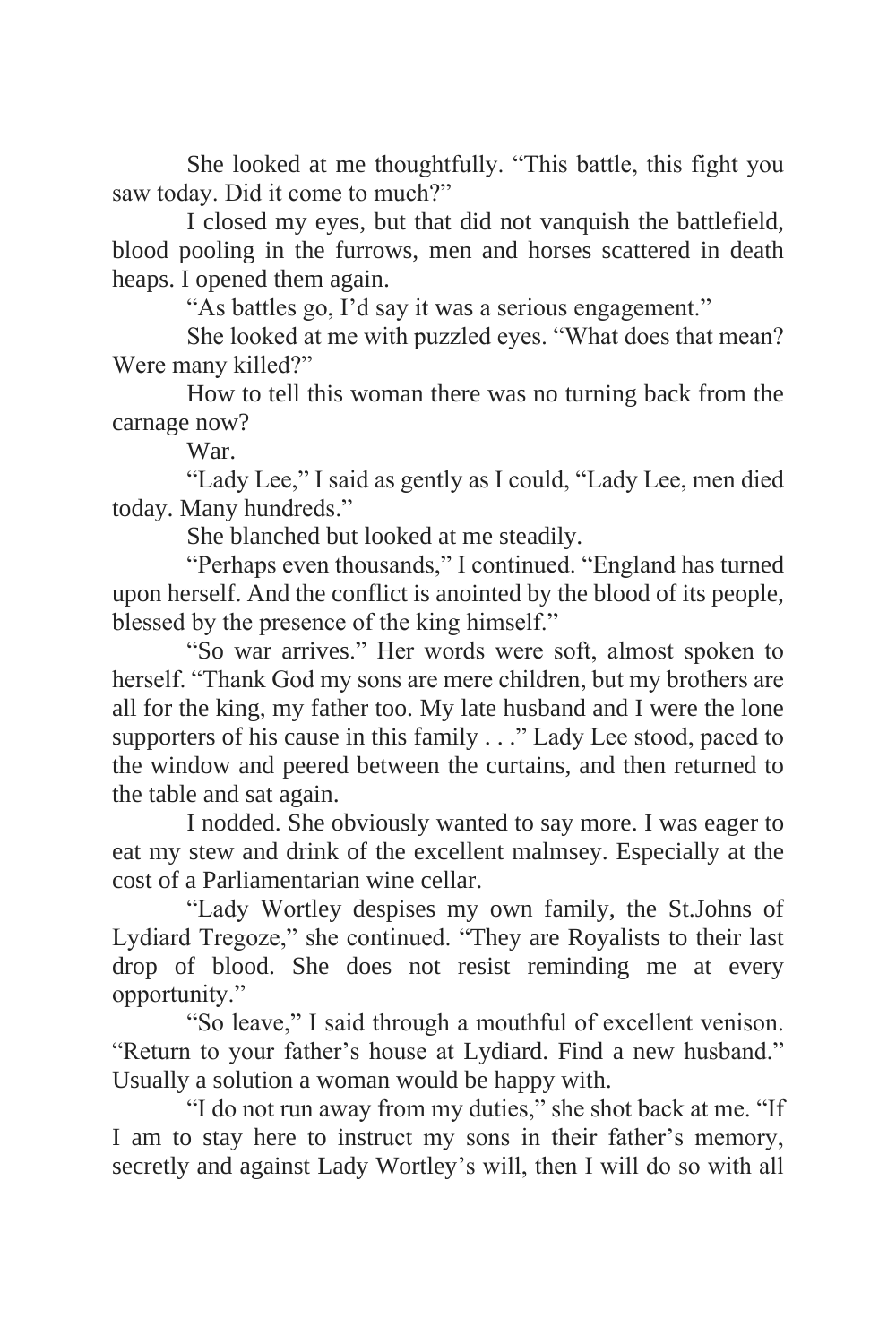my heart." She pulled her robe closer, tossed her head. "Besides, I find Lydiard a dull place. I would die of boredom. And if I leave Ditchley or marry again, I will be cut from my husband's estate and left impoverished."

I continued eating. The heat from the fireplace thawed my frozen body; the warmth from the malmsey warmed my spirit.

Lady Lee took a sip of her own wine. "Allen says the king is intent on his divine right to rule. Which means without Parliament or any man guiding him." Her face grew serious. "And he's prepared to die to defend that right."

"He's prepared for his army to die," I replied. "We fight to protect him and the rights of his sons. England has always had a monarchy. And so it must remain."

Somehow my voice cracked on the last words. She glanced at me sharply. "You do not believe?"

"I am laying down my life for that belief." Anger bubbled that she should question my loyalty. "And slaughtering my own countrymen to uphold England's law."

In the empty space following my words, where the battlefield dead crowded my thoughts, only the hissing fire broke the silence. Above my head, a creak as a timber settled, reminding me I was hidden within the heart of a Parliamentarian household. Anyone could discover me.

She caught my thoughts. "This was different, wasn't it? This was different than any other battle you've fought before."

I shrugged, refilled my wineglass.

"Allen says this confrontation will demand more of us than we could have imagined," she continued.

"Women need to do very little except wait at home for their men to return," I replied, pushing away the thought that no one waited for me.

"Or not," she shot back.

"Or not." I acknowledged. "Did your husband ever go to war on the Continent, Lady Lee?" She spoke as if from experience, and yet I had not come across the Baronet Lee in any of my Oxfordshire troops.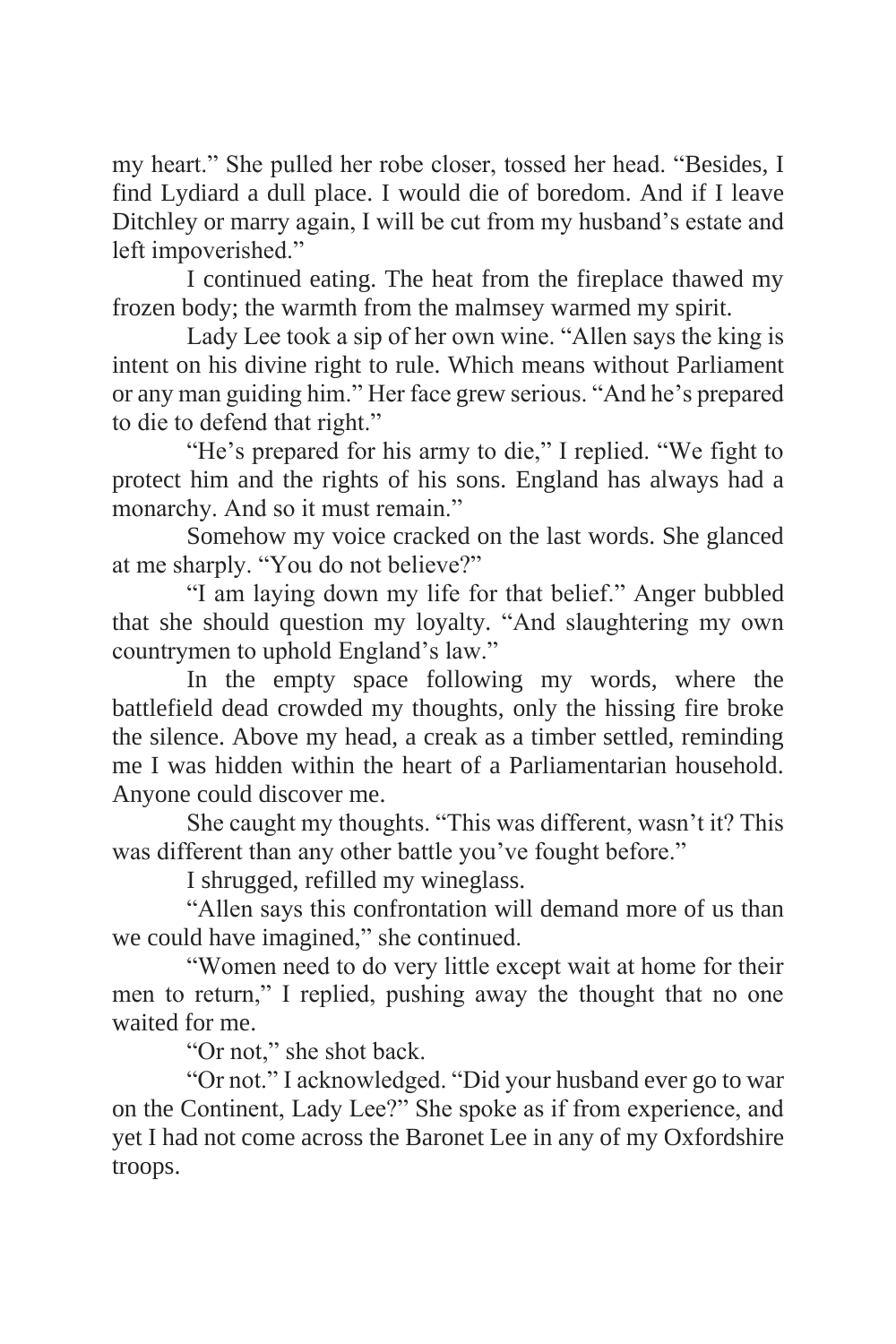She investigated her wineglass, talking half to herself rather than to me. "We married when I was but sixteen. We lived a joyful life here and at our home in London. We have two fine young sons. And then the smallpox claimed him."

A familiar story. "I am sorry, Lady Lee." I paused, for I did not often speak of this. "My wife also died of the smallpox. While I was in Flanders. I did not have the chance to say good-bye to her." And have never forgiven myself these three years since.

She lifted her eyes. "And your children?"

I shook my head. "We have none." She had lost babies, never carried one to full term. Except one, a stillborn son. I cleared my throat, angry at the thickness that choked my windpipe. We'd mourned that child together. I'd promised her there would be more in our future, healthy boys to inherit my land, my father's title. And they never came. I had not returned when I'd promised, the battles of men taking me from my duties as a husband. And in turn, God had stolen her from me.

Outside in the yard, a cock crowed, and I crossed to the window, parted the heavy drape. Black as pitch still, but the rooster knew dawn approached.

"Sleep for an hour," Lady Lee urged and pulled the cover from the bed. "At dawn's first light, you can be on your way again. Lady Wortley breaks her fast in her room, and you will be able to leave well before she rises."

"I would not put you in danger," I replied, but in truth the bed beckoned, for such weariness came upon me I could barely lift my head.

"No danger," Lady Lee replied. "You are well hidden. Rest. I will see Cary has your jacket ready and a fresh horse." She paused at the door. "Thank you, Colonel Wilmot, for your courage today. I feel it will be much needed in the coming weeks."

She left and the room emptied. Did the fire then dim and the room grow colder? *Ridiculous.* This was no time for fancies. I stared at her vacant chair and then threw myself down on the bed and closed my eyes.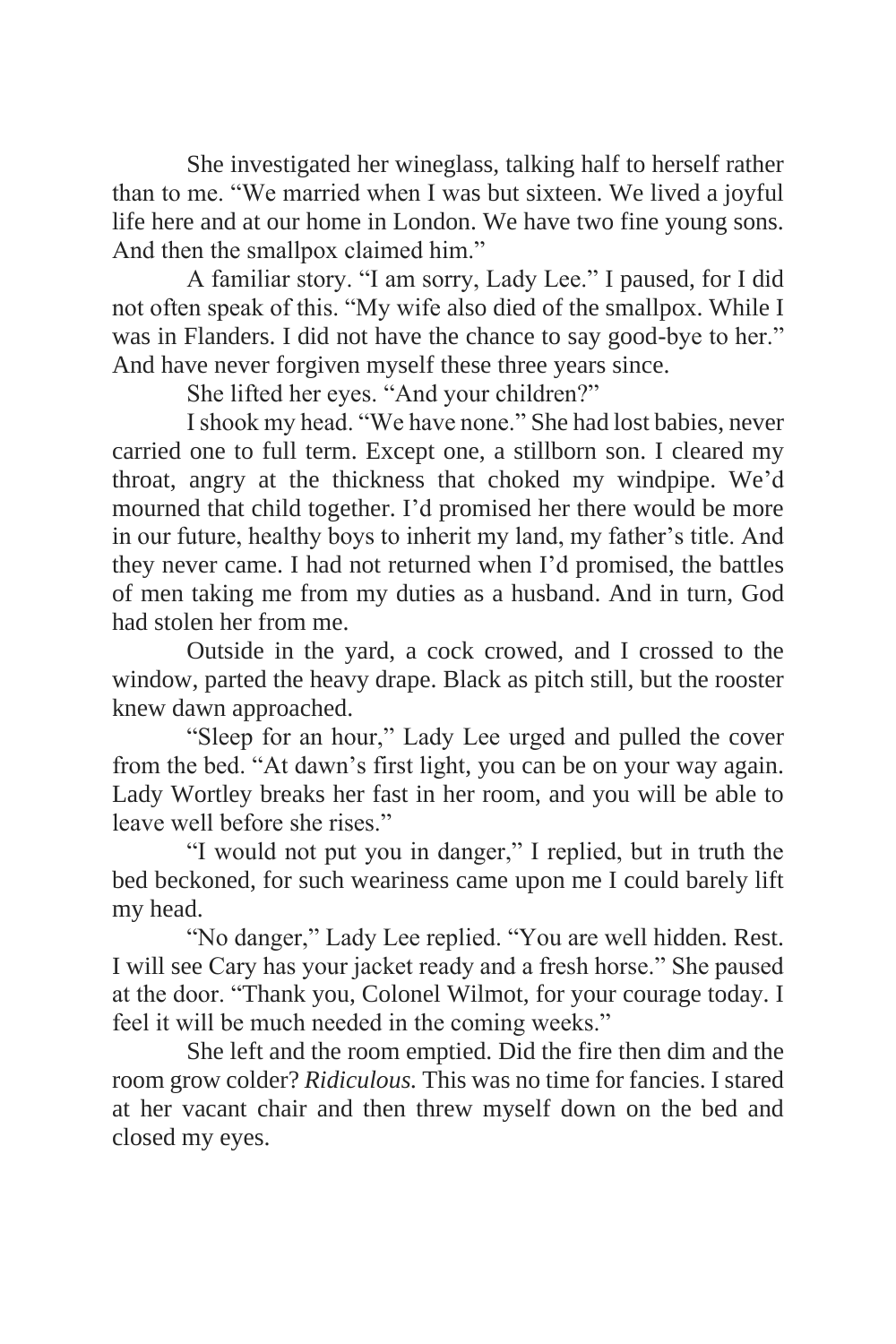"Wake, Colonel Wilmot." An urgent shaking on my shoulder and a whispered hiss startled me, and I bolted from the bed, reaching for my sword. Sunshine flooded the room from a crack between the curtains, lighting John Cary's pale face.

"Good God, man, it is way past dawn," I turned on him angrily. "How could you let me sleep—"

"Shhh." He held up his hand and pulled the curtain slightly, gesturing for me to join him at the window.

I peered down and quickly pressed myself back against the wall. A troop of Parliamentarians wearing the Earl of Essex's colours gathered in the courtyard below. Christ on the Cross, I should never have stayed.

Above my head, footsteps tapped on the floorboards.

"Lady Wortley rises," Cary whispered. "She will want to welcome the troop, hear for herself the outcome of the battle. You must hide." He hurried me towards the closet by the fireplace, from whence we had climbed up the previous night. Swinging open the door, he pushed the panel at the back of the closet and it slid sideways, revealing a yawning black hole that I knew led to the precipitous ladder.

"The tray. The remains of our food." I turned. "The chamber pot."

Cary nudged me forward. "Get in. I'll dispose of them. Stay quiet until I come for you. You'll find a candle and flint on a shelf by the top of the stairs. Do not step far, or you will fall." And with that, I was fully in the priest hole, and the panel shut firmly behind me. To anyone outside the room, I did not exist.

I could not say how long I hid; after fumbling for the candle and lighting it briefly, there was no point in keeping it burning beyond guiding my way down the ladder. Better I waited at the bottom than the top, for if I needed to run, I should be prepared the moment the kitchen panel opened. The space was cramped, no more than a shaft where a man could stand, wedged between the bricks of the chimney and the framing of the house. The air was stale; I stood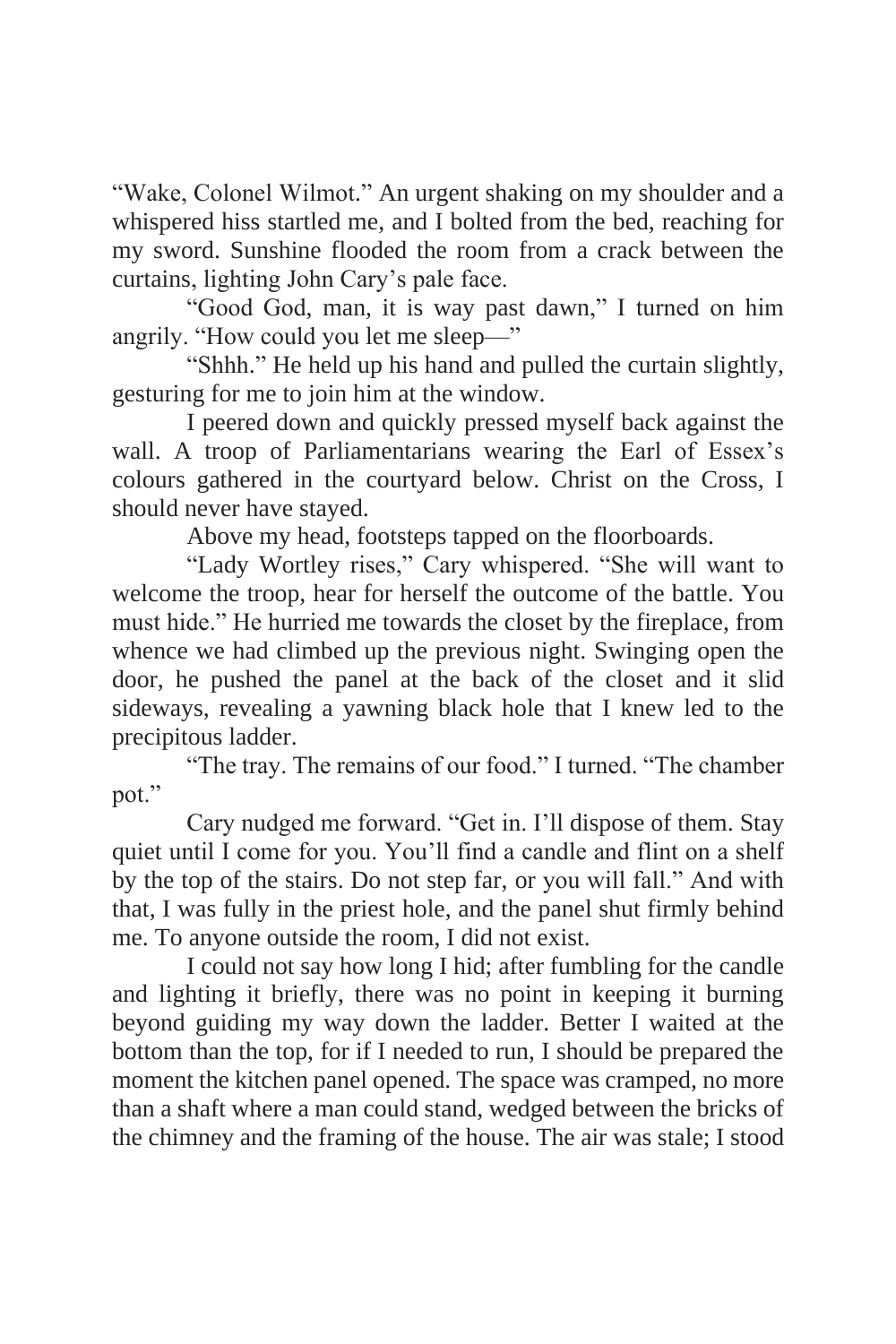and then squatted on my haunches and stood again. This was no space for a lengthy stay, just temporary concealment.

From the other side of the panel came the clash of pots in the kitchen and the chatter of the cook and scullery maids. And suddenly deeper voices, the pounding of hobnail boots on flagstones.

I braced, my hand on my sword, pressed against the chimney wall. Essex's men were in the kitchen. If I was to be discovered, I would take out as many as I could with me.

The dark enveloped me, and I grew warm from the fire on the other side of the brick. The men's voices rose and fell, and I guessed they were questioning the staff, asking if any stray Royalist had sought refuge at Ditchley, been given shelter, a spare horse. Dear God, I hoped the stable boy did not reveal his encounter with me last night. A clash of boots again, and then quiet.

Another hour or two or three passed. My legs cramped. My shoulders stiffened. And worse, my mind kept straying to our conversation last night. Her eyes in the firelight. Her auburn hair, pulled back from her smooth skin.

Ye Gods, I was hungry.

Dizzy.

Thirsty.

Her words echoed in my thoughts.

Who was this woman, this enigmatic widow who challenged my views, who bravely deceived her mother-in-law to hide a king's man and secretly raised her sons in the king's cause in defiance of family beliefs?

She intrigued me. And bothered me.

I needed to get to Woodstock. This diversion could cost me plenty. The king would expect me to have the palace alerted, beds aired, meals prepared for himself and Rupert, the young princes. God damn this delay. What did I know? He'd asked a soldier to do a steward's job. But I would remain loyal, serve the princes, ensure those precious boys were safe.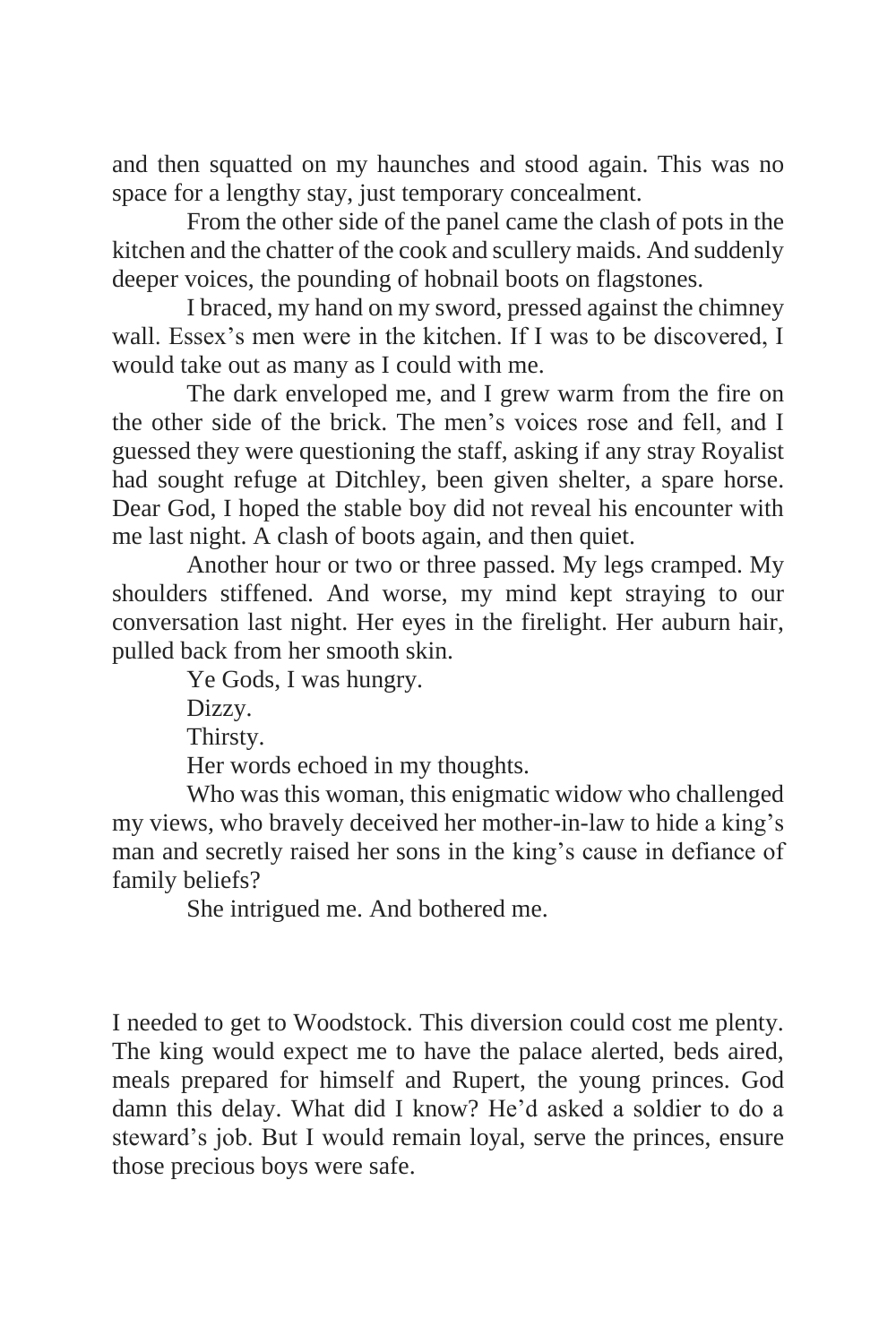A rustling on the panel, and I clasped my sword again. There was not room to draw within the hole, but I would charge out running.

"Colonel Wilmot," Cary's voice filtered through the crack as it opened. I blinked in the daylight. "It's safe to leave, but I cannot predict when more might arrive. You must go now."

"Lady Lee—" I would see her before I left.

"—is with Lady Wortley, the last I heard. At the front of the house. Keeping her attention away from here." Cary pressed upon me my jacket and hat, pushed me through the kitchen, opened the sturdy door and peered out. "Essex's men have gone. For now."

We walked briskly across the courtyard, my legs welcoming the stretch. The sun approached midafternoon. As we drew near the stables, Cary gave a low whistle. The boy appeared immediately, leading a muscled bay. I had to give Lady Lee her due. She maintained a high-quality stable.

"Woodstock is back the way you came," Cary directed as I mounted. It was good to be on horseback, in familiar territory. "Go along the track, across the pale, and look for the oak tree and barn again. Turn south. You will meet up with the Woodstock road after three miles."

I wheeled around, touched my hand to my hat. "Thank you, Mr. Cary. And please convey my gratitude to Lady Lee."

His face brightened at her name. "God's Speed, Colonel Wilmot. And I will tell her."

Ditchley Park rolled before me, its rich land and valuable woods confirming the wealth of the Lee family. My own family's land, twenty miles to the north, had been well neglected since my father's sojourn in Ireland. But I could hardly expect Viscount Wilmot of Athlone to spend time in Oxfordshire when he had an entire county to run. Someday I would be expected to inherit the estate, do my duty by my tenants. Someday. When the war was won and life returned to normal.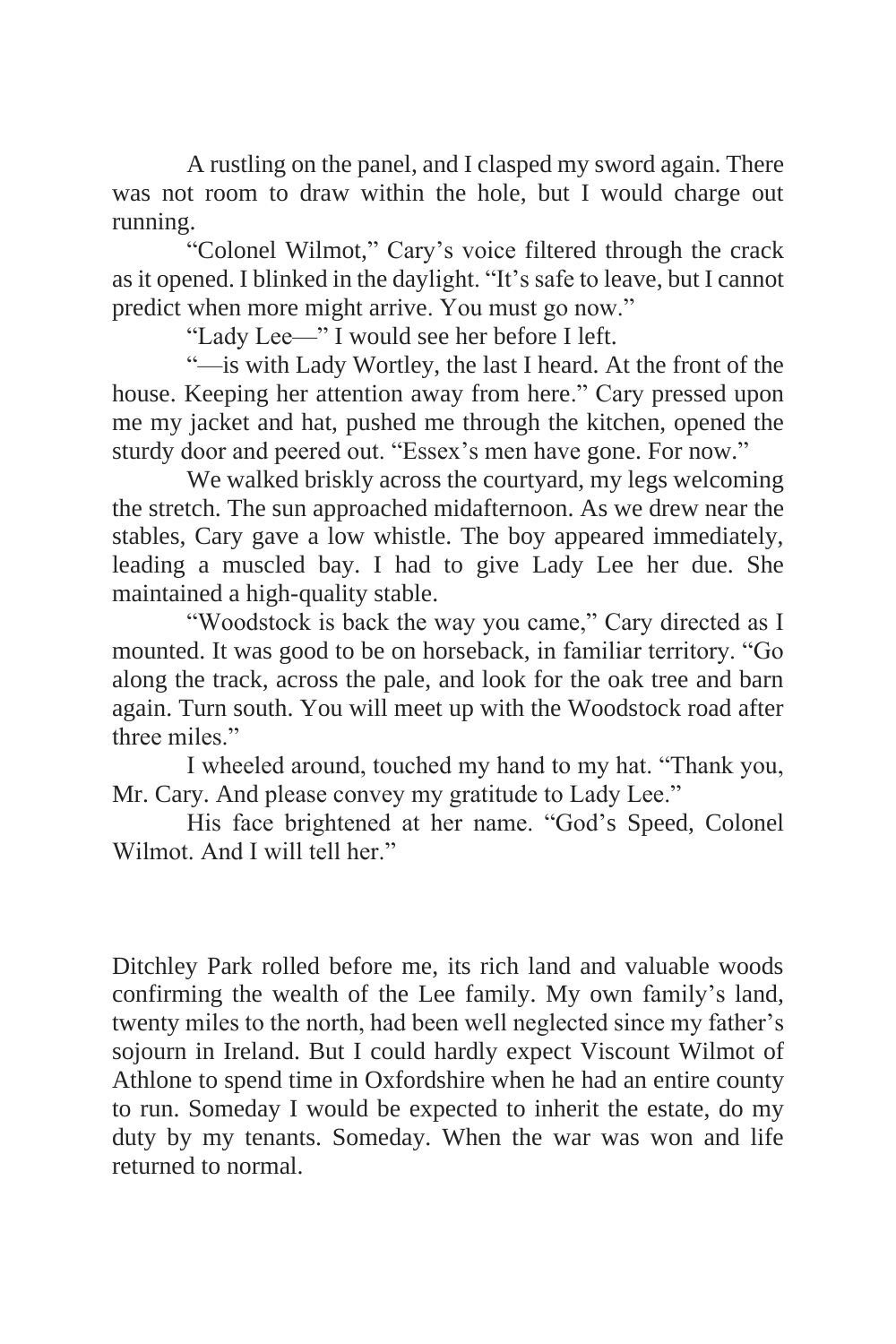I surveyed the landscape, aware I might encounter the enemy at any moment and yet confident that Ditchley would stand a secret haven for the king's allies. Now, more than ever, we would need these safe houses. And if Lady Lee could create one in the heart of a nest of Parliamentarians, where better?

I rode a while longer, thoughts of how best to bring this network together preoccupying me, returning me to the world of war. Sir Edward would know. His capabilities lay in schemes and designs, secret letters and undercover disguises.

A Royalist underground network.

And Ditchley Park would serve as the model.

Another half mile and I would cross Ditchley's boundary. I could just see the outline of the barn, the burnt oak etched against the sky.

Time to face forward. Ride on to Woodstock. Prepare the royal hunting lodge for the king and his sons. Perhaps take Prince Charles for a hunt. He was a boy I could love, pretend he was my missing son. I fought for him and his future as much as the destiny of his father.

The sun was now sinking behind the barn, dazzling my eyes as I turned west, creating deep shadows before the derelict building.

Where a horse cropped the grass and a rider stood still.

I slowed to a walk.

And met her at the boundary gate.

"No disguise today, Lady Lee?"

She smiled up at me. "No, Colonel Wilmot. Today you see me as I truly am."

"You risked much for me."

"And I would again," she replied. "I could not let you leave without my blessing."

I looked off to the distance, towards Woodstock and the king.

"And I will not leave without promising you a return." I smiled, and I thought she responded to me too. "I am in your debt, Lady Lee. For the horses, the guns . . . and my life."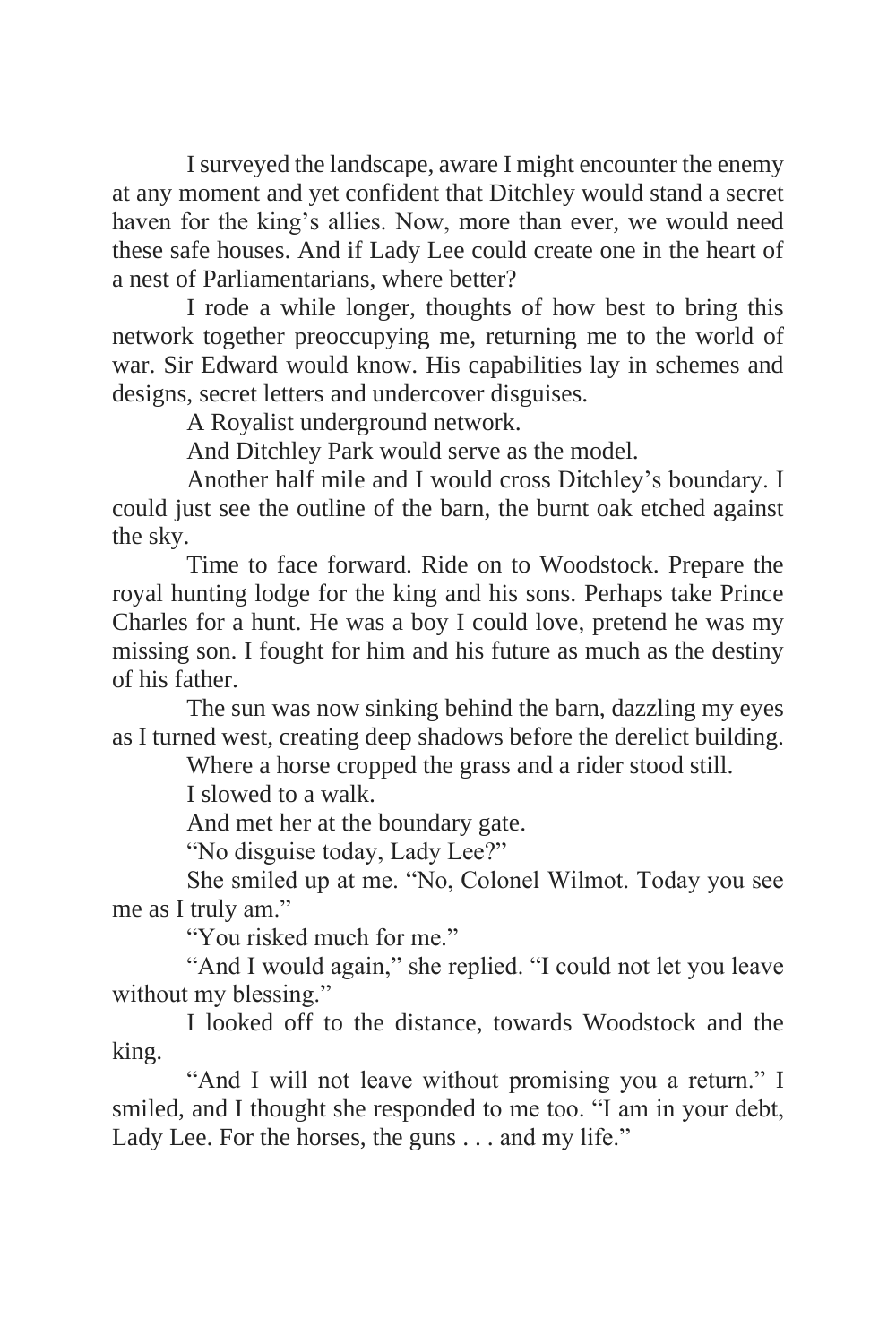"So keep yourself safe, and do not be captured," she replied. "For I may not pay your ransom."

I laughed. "You may have no need to pay my ransom if instead you capture my heart."

She reached out then and pressed a scrap of lace into my hand, a favour such as ladies gave to knights.

"Ditchley will always be here for you," she said. "And for Allen, my brothers, your men. We stand for the king. Hold that close to your heart, Colonel Wilmot. And return safely."

And now came the time I would not share with any woman, for this was man's war, in all its brutality and ruthless slaughter. Oh, I hosted the king at Woodstock, hunted stag with Prince Charles, drank the night away with Rupert. We secured Oxford for the Royalists, stored plate and money and jewels in the colleges for safekeeping. Parliament could hold London and its pox-ridden streets. We owned Oxford and kept the whole southwest under our watchful eye.

By December, when the first snowfall settled like patchwork on the gentle Cotswold hills and the weather set in for the winter, we were chasing through the counties after bands of soldiers, attacking them in spontaneous incursions and hedgerow warfare. No fields of battle, no Swedish formations, just hand-to-hand, horse-tohorse combat wherever we stumbled upon the enemy.

And then came Marlborough.

A sleepy market town whose only crime on that December morning was welcoming country people for the Goose Fair. While I was at Edge Hill and Powick, killing England's roundheads, these people had gone about their business, governed by the ancient holidays and traditions. Until we brought the war to Marlborough's crowded streets.

There they were, women, children, granddames. Slaughtered as they cowered by men of war. Roundheads and Cavaliers. Royalists and Parliamentarians. Whatever our label, we owned the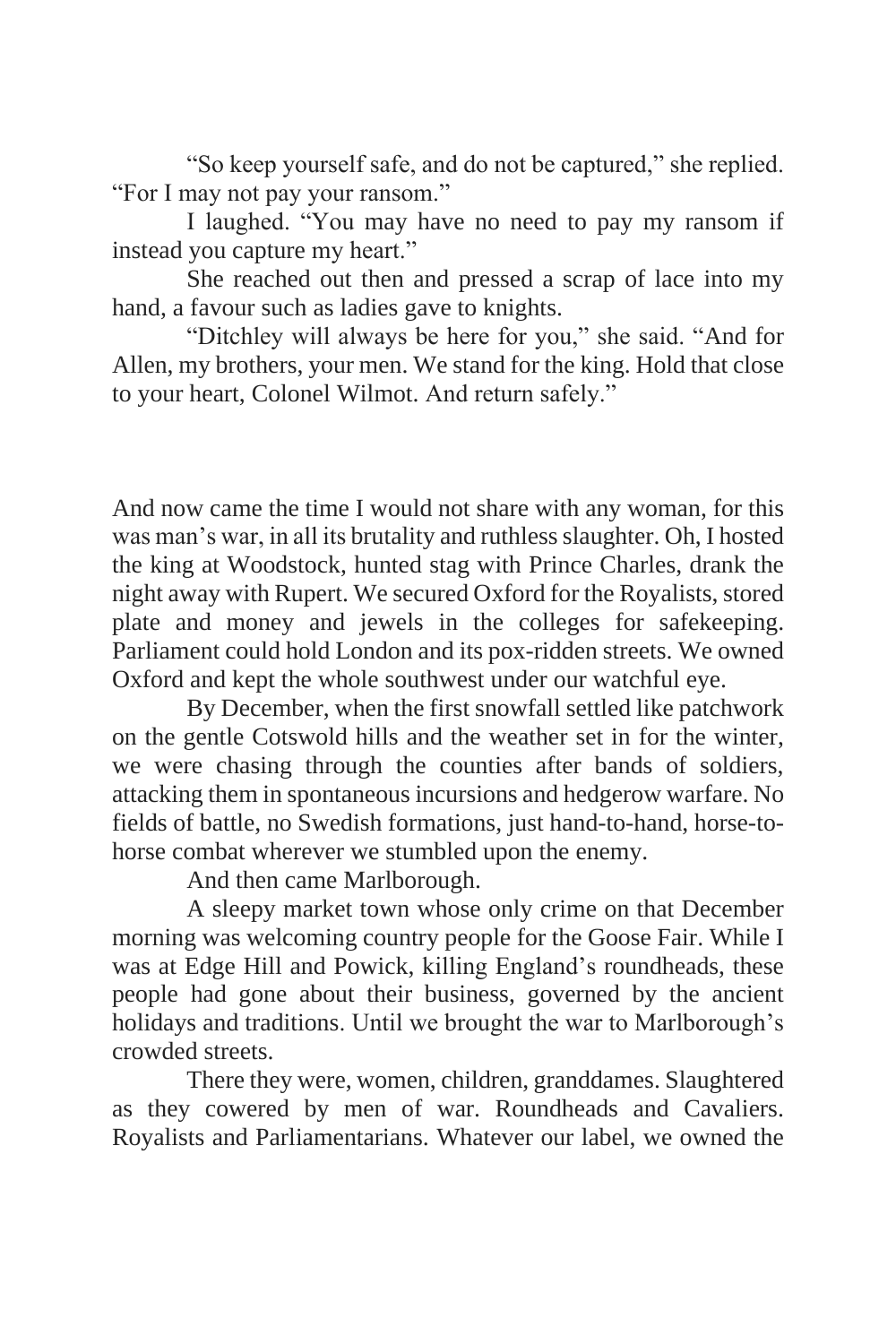carnage that day. And for what? To claim a piece of land. A piece of English land. For England.

Land.

The tempest that followed was the worst I had experienced since I sailed the Biscayne Bay, and all knew that storm-ridden sea attracted the most of hideous of weather. As I rode through the windswept, darkened streets, my horse's hooves slipping on mingled rain and blood, all I could pray was that the rain would sink those who struggled for their last breath, lying in the ditches and gutters. Death by drowning would be less painful than stuffing your own guts back into your belly.

My troop had found shelter in the Crown, a friendly coaching inn on the road to Swindon. I joined them in the taproom, and as the landlord brought food, I caught a name whispered at the next table.

"Lydiard Tregoze. It's a pretty prize."

I turned cautiously. Two men I did not recognize. Cavaliers, by their dress, and yet there was a wariness about them which made me think they weren't comfortable in their surroundings.

"A house loyal to the king," muttered one, oblivious to my gaze.

"Until we get there," replied the other. "I heard there's just an old man left in a big house on his own. We'll make ourselves welcome and then help ourselves to his wealth."

Lydiard. Lady Lee's childhood home. These men were not Royalists. I slowly turned my head back and concentrated on my food while my ears strained to hear their words. They mumbled a conversation I could not catch, and then a scraping as they pushed back their stools on the flagstones.

"Mr. Smith and his men will meet us along the Swindon road." The tallest one pushed his way past our table, his words falling behind him. "And then on to Lydiard."

I let them leave the inn and then gathered my gloves and hat.

"Enough food, and we'll drink later," I ordered my men. "Five of you, now, ride with me. We have a task ahead. Who knows this county?"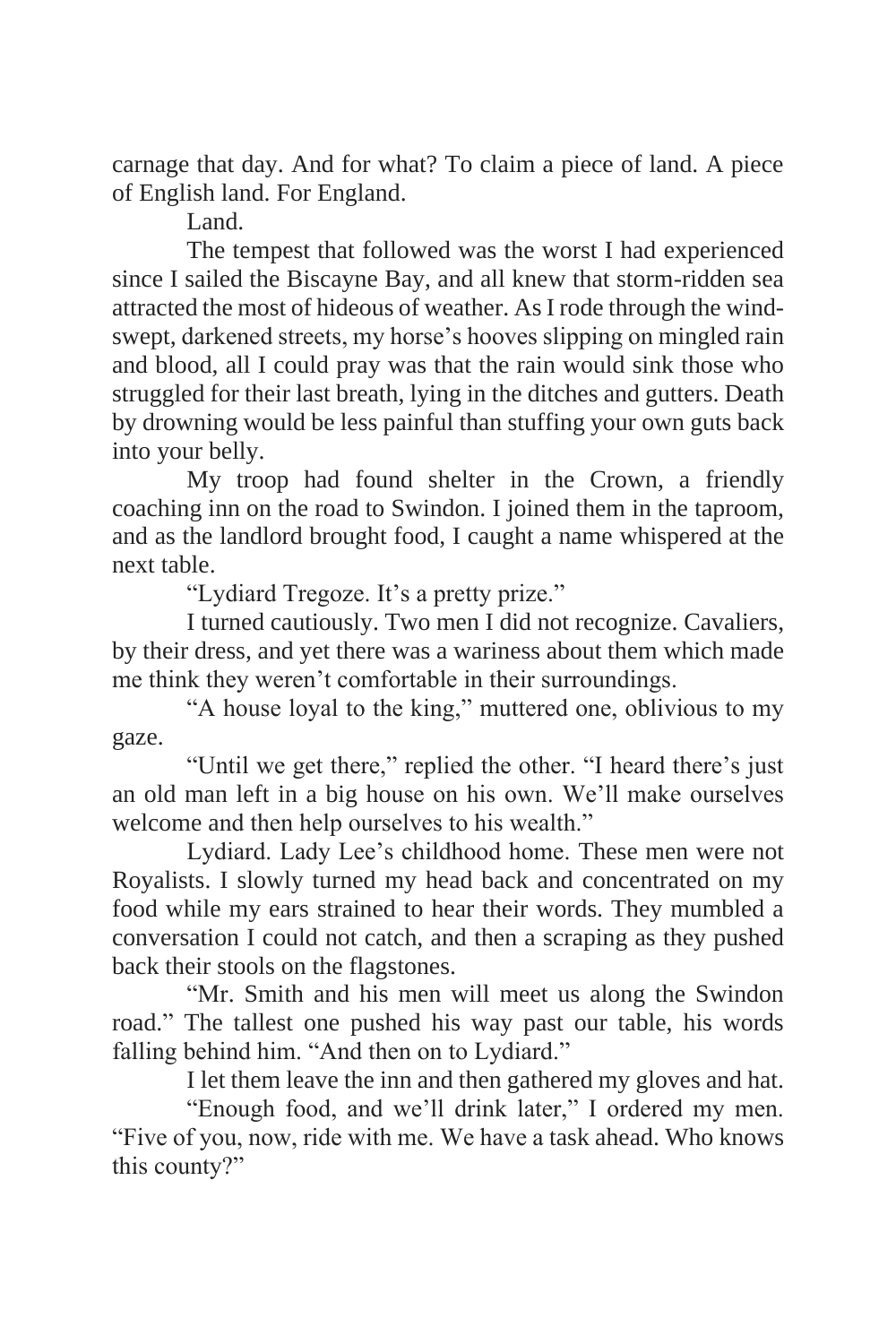"My family farms at Wroughton," said one. "I know this land well."

"Captain Sheppard. Good." I grabbed a chicken leg, stuffed bread in my pocket. "And Lydiard? How far from here?

He nodded. "Lord St.John's house? An hour, less if we travel the carters' tracks."

"Four more of you. We ride now, the fastest route. We should secure Lydiard before they arrive."

And out into the storm we went again, where now the tracks through the valleys were hock-deep in mud in places, and yet still we pushed hard into the night.

Sheppard led us through a deep forest and across a flooded stream before pausing at a fence. A windmill stood guard, a grey sentinel against the storm. "Lydiard Park begins here," he said. "And we travel along the fence line to avoid the ha-ha ditch. We'll come upon the house in a mile or so."

Following him, we picked our away through the wood. There was no sign of the Roundheads, and I surmised they had ridden to their assignation in Swindon before heading here. As we left the trees behind, parkland stretched before us to the foot of a gracious house. The driving rain did not make it easy to see, but it appeared similar to Ditchley, and the stable and service block stretched the whole length of its bowling green. All the windows were dark, and on this storm-tossed night, no candle burned a welcome.

"We line up here," I told my men. "In formation. They will not be expecting us. And if I read them correctly, they will not know how to fight."

In the pouring rain we waited, and as time passed I allowed myself to think of the girl who lived here once, who found it dull, who yearned to leave. And refused to come back. And then of her brother, fighting with Apsley in the east. And her other brothers who had followed the king to Cirencester, Edge Hill.

*Ditchley is safe for you and my brothers,* she had said to

me.

*Well, I will save Lydiard for you, Lady Lee.*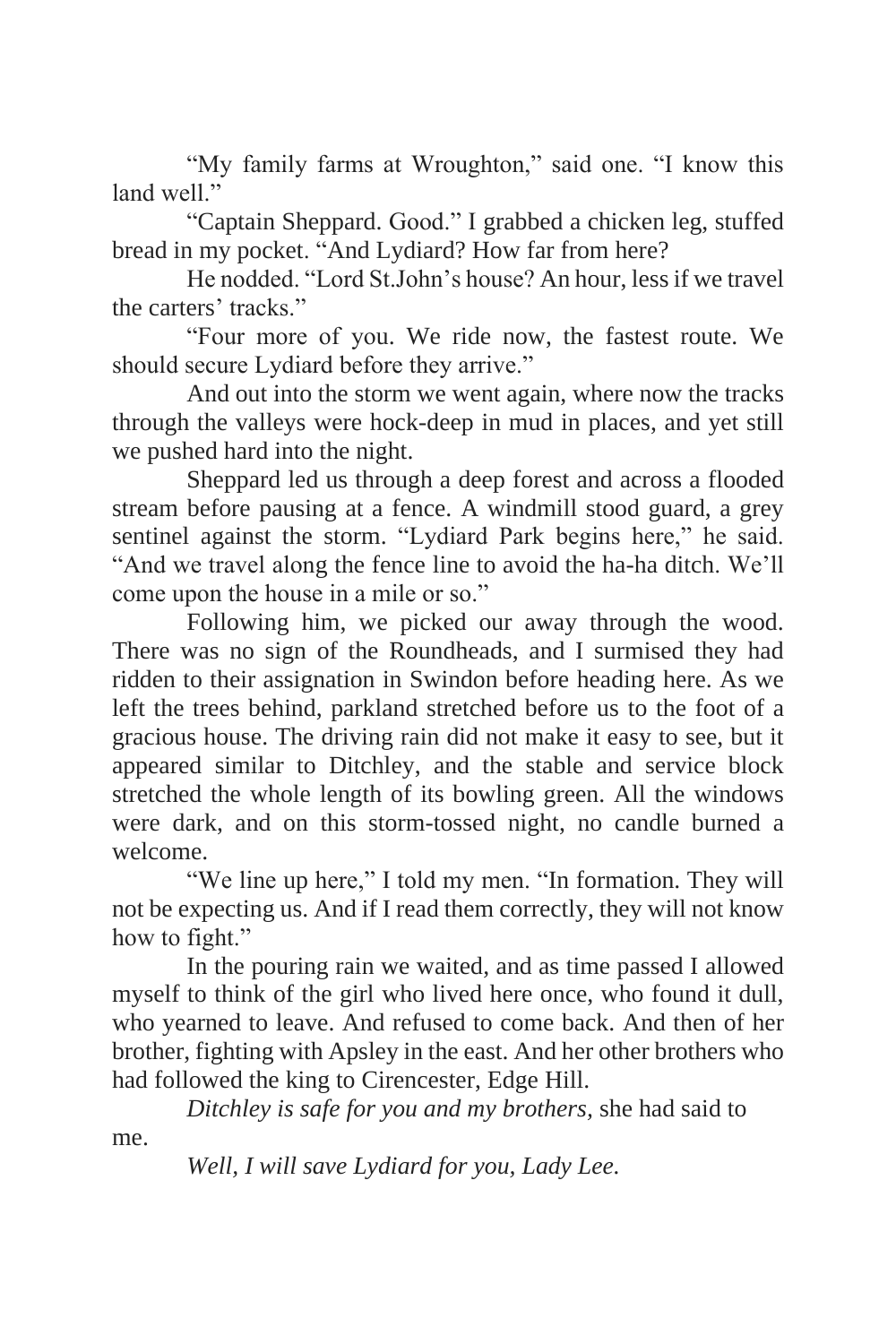"They come." The man to my left gathered his reins. I glanced along the line. My troop was ready. From the woods came a cluster of riders, maybe a half dozen, haphazard and riding here and there. No leader, no organisation.

My men drew their swords, and the rain poured down, drenching the blades, running like blood down the hilts.

They were almost upon us when they caught sight of us, and instead of turning tail and running, the idiots must have pissed vinegar that night, for they attempted to charge.

I gave the signal, and with one pace we lunged forward. We showed them what a charge was on the bowling green in front of Lydiard, and from the clash of metal and screams, they soon knew they were lost. One fell, and the rest turned and disappeared into the woods.

As skirmishes went, it was over before it began. Roused by the clash of swords and shouts, the men of Lydiard stumbled forth from the service wing: an aged gardener, perhaps, two stable boys still wet behind the ears. I gestured to my men to head to the service wing, dry off, get some food. And as I walked toward the house entry, the door opened and a man stood there, another aged servant at his side. A single candle burned in a lantern.

"My Lord St.John," I called as I approached, the gravel crunching beneath my boots, the rain still hammering on my shoulders. Dear God, what a night. "I am a friend of your family, Henry Wilmot."

His servant lifted the lantern higher, and Lord St.John beckoned me in. "Mr. Wilmot," his voice was quiet, well-spoken. "I owe you a great deal. I observed from the window your clash with the ruffians. I fear without you Lydiard would have been in grave danger." He welcomed me, his hand out. "What possessed you to be here?"

I gratefully stepped inside and shook the rain from my cloak. The servant took it and my rather battered hat. I suddenly realised that I appeared a little unkept, not having seen a barber for many days. I smoothed my beard and hair as best as I could. For some reason, Lady Lee's father made me anxious.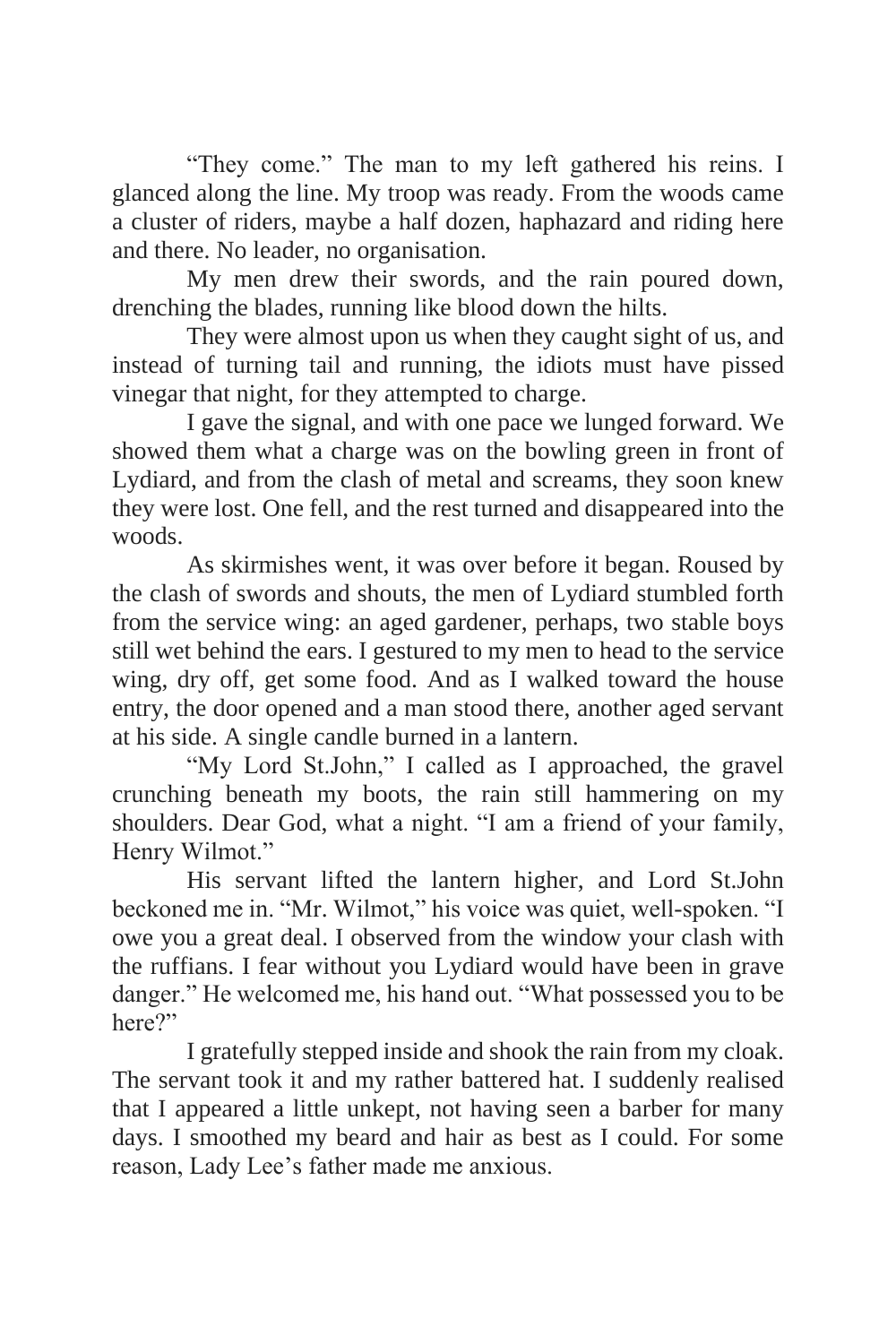"Loose lips overheard in a tavern," I replied. "When I was at Ditchley Park, Lady Lee told me of Lydiard. It's not a name forgotten easily."

He smiled at her mention. "You know my daughter? Then I am most grateful to Nan. My strong-willed girl. She left Lydiard in haste to be married. I am heartened that she did not forget us. Perhaps one day she will return."

I did not tell him of her feelings, her plans to never come back.

"Will you take a respite, Mr. Wilmot? Your men will be well cared for by my steward." He nodded at the man at his side. "Surely you will stay a while?"

"Thank you, but no. I must be at Oxford, for the king awaits news." If I stayed, I would be tempted to ask all sorts of questions about his daughter. And the last thing I needed was further preoccupation.

"I understand. My own sons rarely stay now. They ride for the king and never return." He gestured to a bench in the hall, ordered his steward to bring me wine and a plate of food. "Rest for a moment."

He lit other lanterns and briefly disappeared through a hallway. I drank a glass of good wine and ate the bread and cheese. My interrupted dinner at the Crown Inn seemed a long time ago.

Returning with a paper in his hand, Sir John pressed it into mine.

"A letter. For Nan." He said. "For if you travel to Oxford, it is a short diversion to pause at Ditchley Park."

I started to protest and then looked at his face. It was lined, creased with worry. And the quiet house closed around me.

He caught my thought. "I miss her. Any opportunity to get a letter through I would seize with gratitude in these difficult times."

I tucked the missive inside my jacket in a hidden pocket. I would ride to Oxford, send his letter with a messenger when I arrived. I had no need to visit Ditchley again.

"Very well." Standing, I held out my hand. "My thanks, Sir John, for your hospitality."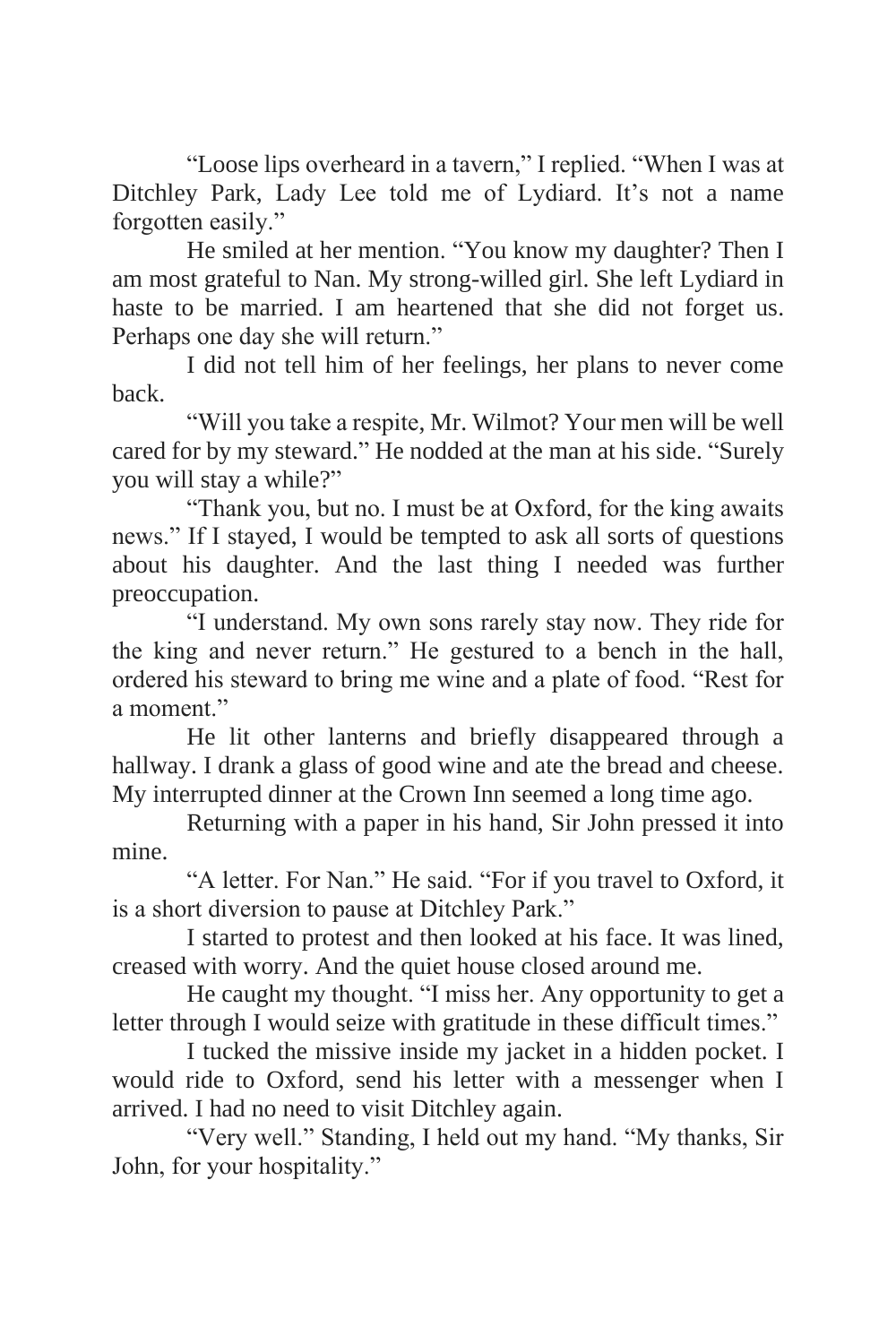"Nothing to thank me for, Mr. Wilmot. Your actions saved Lydiard from those louts tonight. I am the one to thank you."

"You should establish a guard, for this will happen again," I replied. "These times are unpredictable."

"Indeed." He bowed and turned back to his darkened rooms.

The steward handed me my cloak, brushed dry from the worst of the rain. I thanked him again. If I was going to be in Oxford by tomorrow, I must leave now, ride through the rest of the night.

I told my men to travel on their way after resting. They were well cared for, and they deserved a good night's sleep. I would find mine after I returned to court.

The rain had finally ceased, and a watery moon sailed through the ragged clouds. Once past Swindon, the way to Oxford was clear, and I rode through sleeping villages at a good pace. I was the only one about in the dark night, and my thoughts revolved around the campaigns ahead. And yet Sir John's words repeated in my thoughts as I planned our strategy.

*My sons ride for the king and never return. She left Lydiard in haste. Perhaps one day . . .*

I groaned aloud. And as I approached the Oxford turn, I looked towards the city. No faint light of dawn in the eastern sky, just blackness in this long winter's night.

Truthfully, I still had a few hours before the king expected me.

No harm to deliver a lonely father's letter to the daughter he missed so much.

This time I walked my horse across the park and approached the house from the front. Its arms were open, for it was of the old queen's style, two wings to enfold a center courtyard, an E in her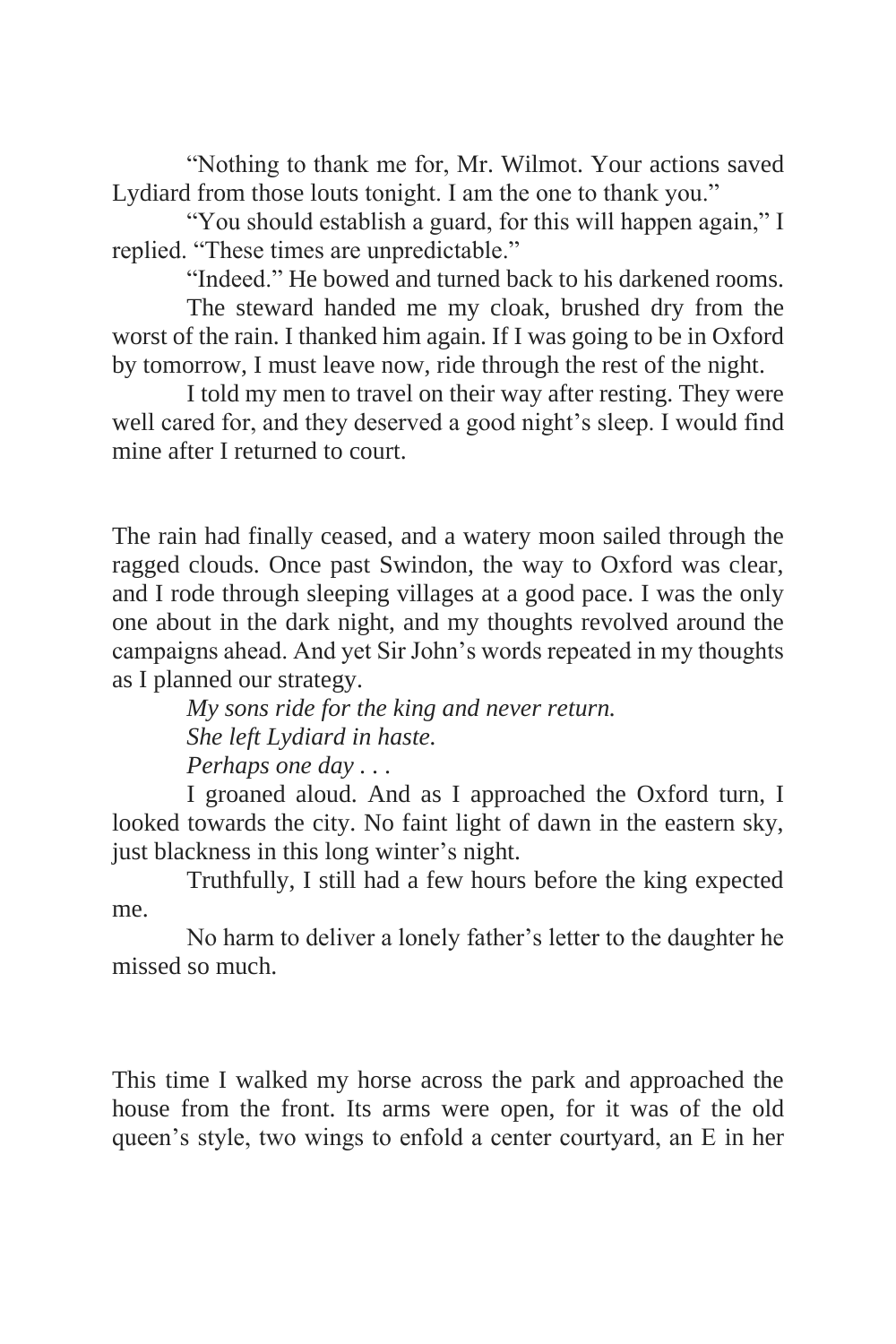honour. I paused for a moment, studied this peaceful scene. A candle flickered in a downstairs window.

I dismounted and walked forward, leaving my horse tied to a post by the eastern wing. Drawn like a moth to a flame, I edged to the side of the window and peered in. Such a scene, for Lady Lee sat by herself, staring into the fire, her sewing lying untouched on her lap. Her hair was in a thick plait over her shoulder, her silvery gown shimmering in the firelight.

And a candle burned in the window.

I didn't know how long I stood there, watching her, drinking in the peaceful scene. But I knew somewhere deep inside my pain was cauterised. Perhaps I was fighting for something more important than men in their council chambers arguing over men's rights to decide men's futures.

She turned then and stared at the window. She could not have seen me, for the darkness was all-concealing. But something drew her to the glass, and she crossed the room, lifting the candle high, placing her palm on the pane.

I stepped forward and placed my hand over hers, and she started in surprise. But not shock. She gazed at me, our hands together, separated only by the glass. And then she put a finger to her lips, placed the candle back on the sill and disappeared.

The moment had passed.

I left the window to walk back to the stable block, deliver the letter and be on my way.

Until the front door opened.

"Colonel Wilmot," she called, her voice velvet in the night. "You have returned to Ditchley."

I hesitated.

"Come, come inside." She held out her hand. "I have waited for news."

"I will not stay," I mumbled. "I am just here to deliver a letter to you."

I reached into my hidden pocket and withdrew the letter. With it, a tiny scrap of lace fluttered to the floor.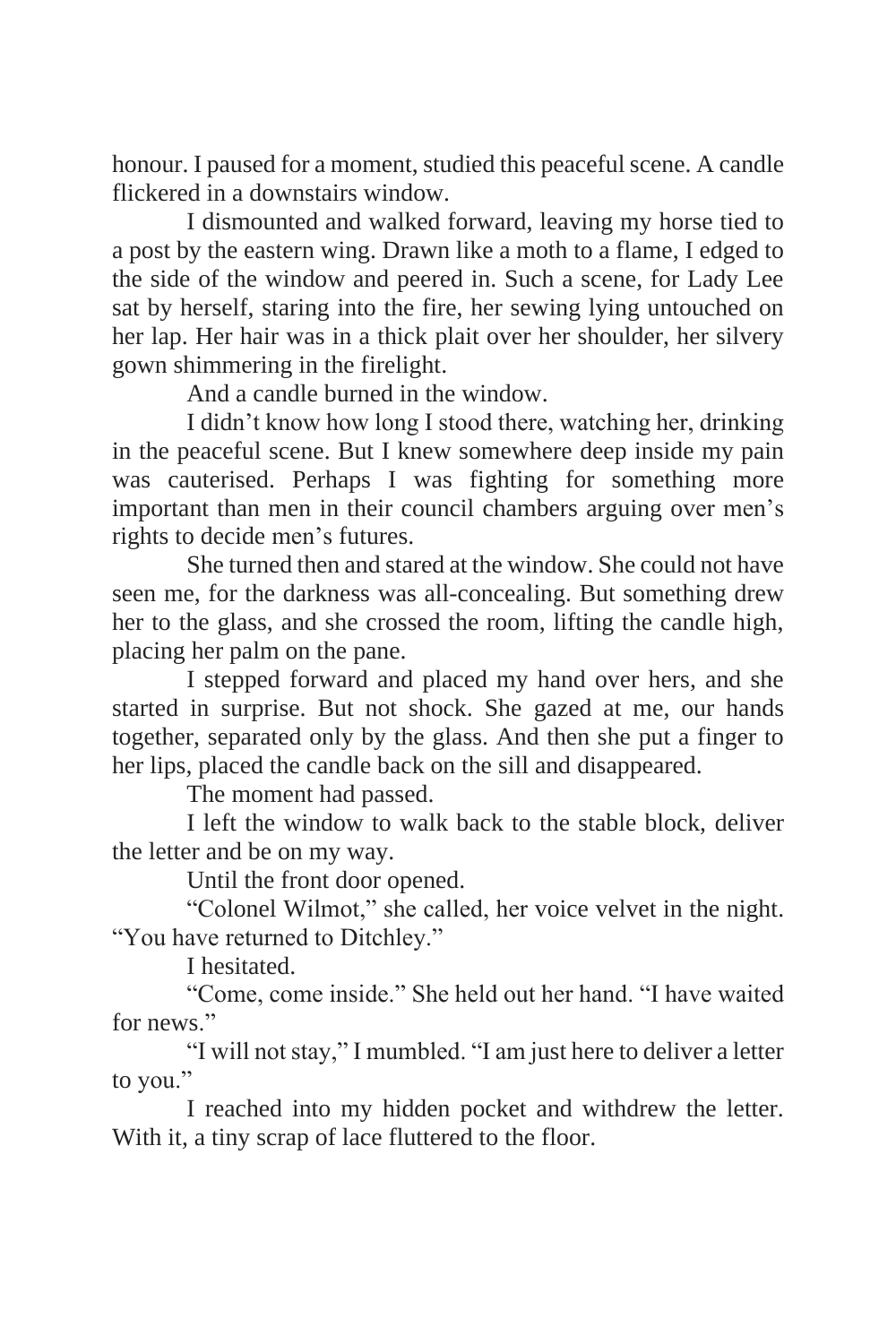She broke the silence first, glancing at the letter and then up at me. "This is from my father?" Her eyes were puzzled. The lace lay between us, a white flag against the dark wood. "And you returned."

"But not to stay," I insisted.

"Take off that ridiculous hat and come inside." She took my hand, hers soft and enfolding mine, and drew me into the light.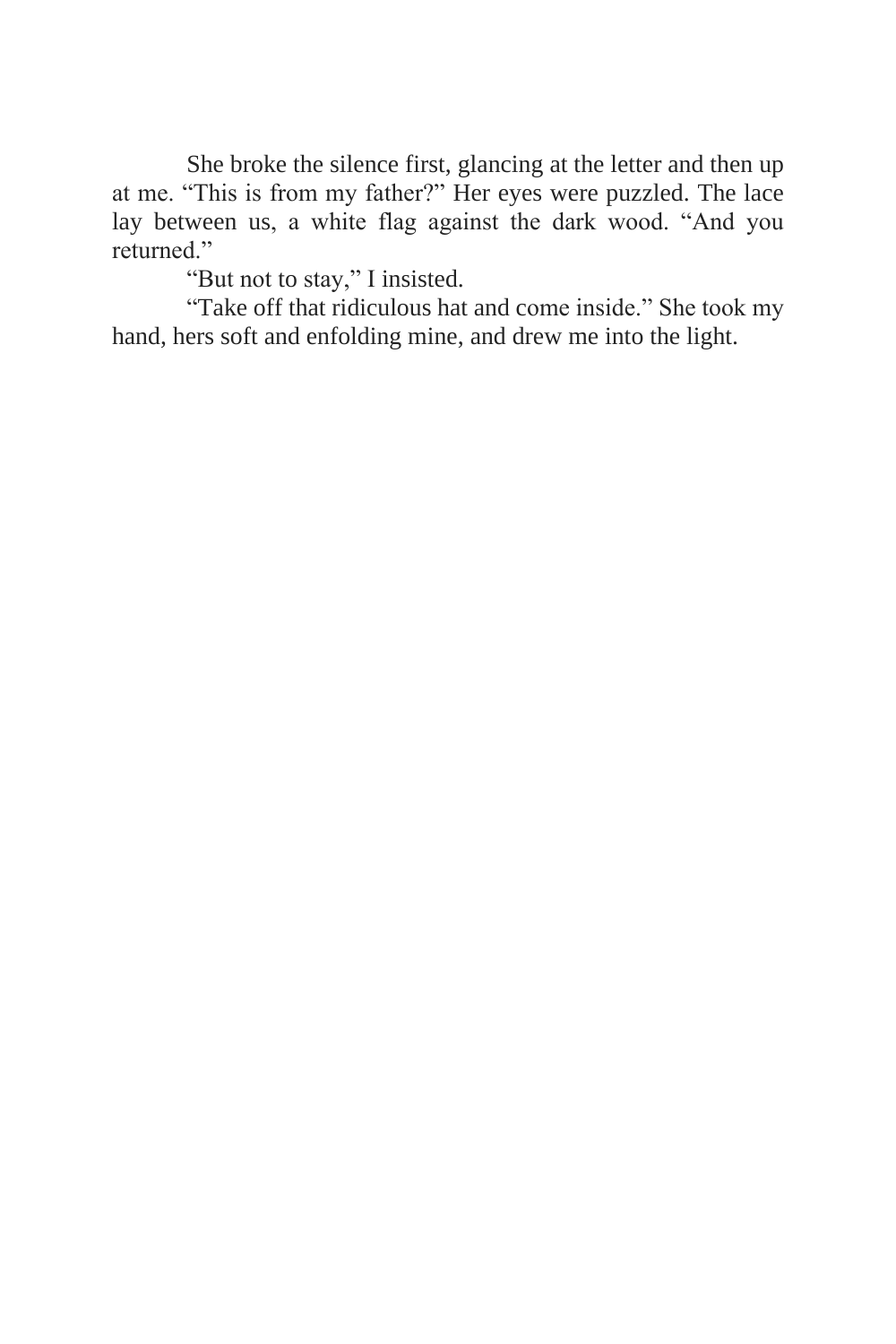#### THE LYDIARD CHRONICLES 1649-1664

The Rebel. The Courtier.<br>The Spymistress. Holding the fate of their family-and England's future-in their hands.

# TTEN IN THEIR **STARS**

ELIZABETH ST.JO

N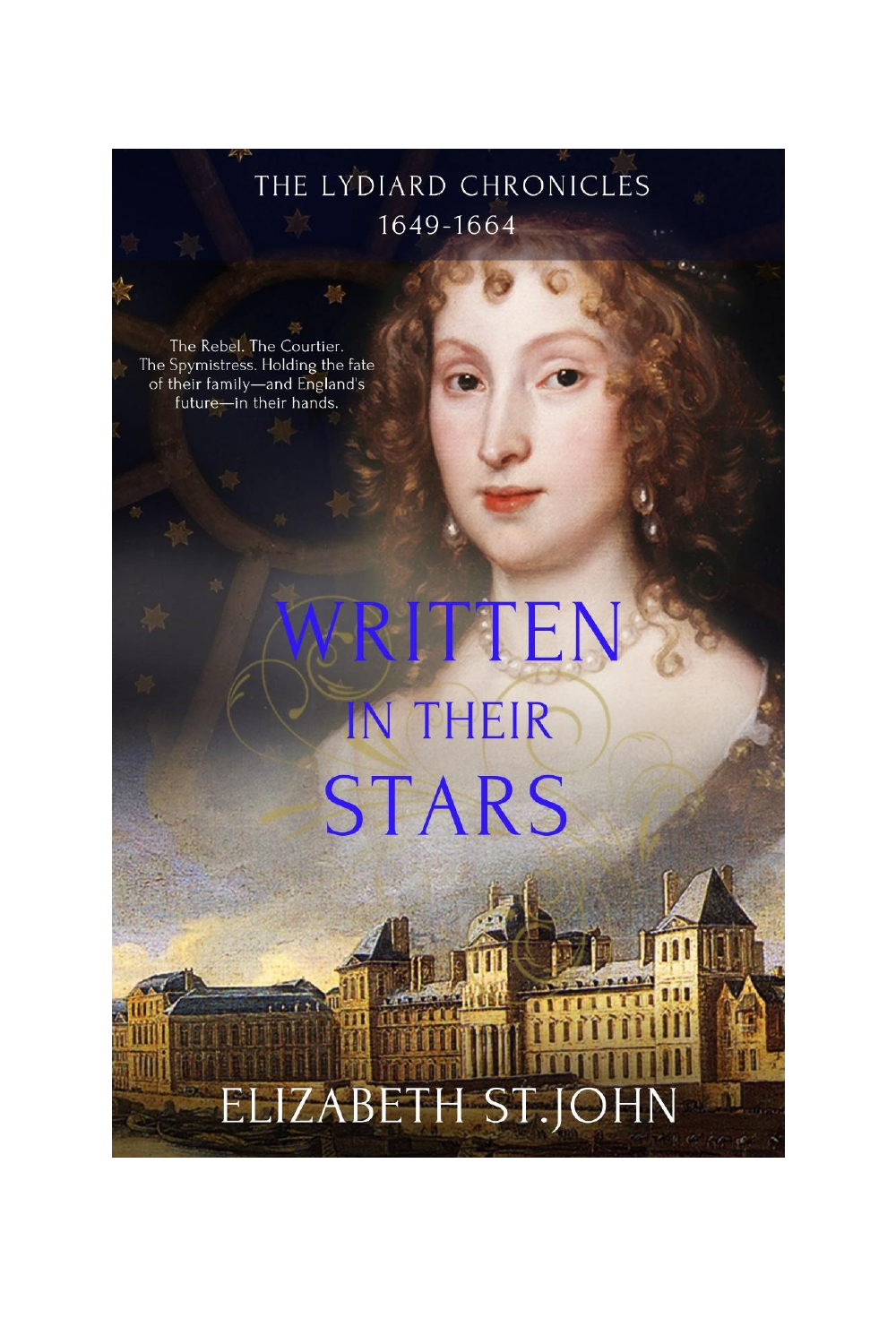For further reading, please enjoy this extract from the awardwinning best-seller, *Written in Their Stars*

## Written in Their Stars

The Lydiard Chronicles | 1649-1664

ELIZABETH ST.JOHN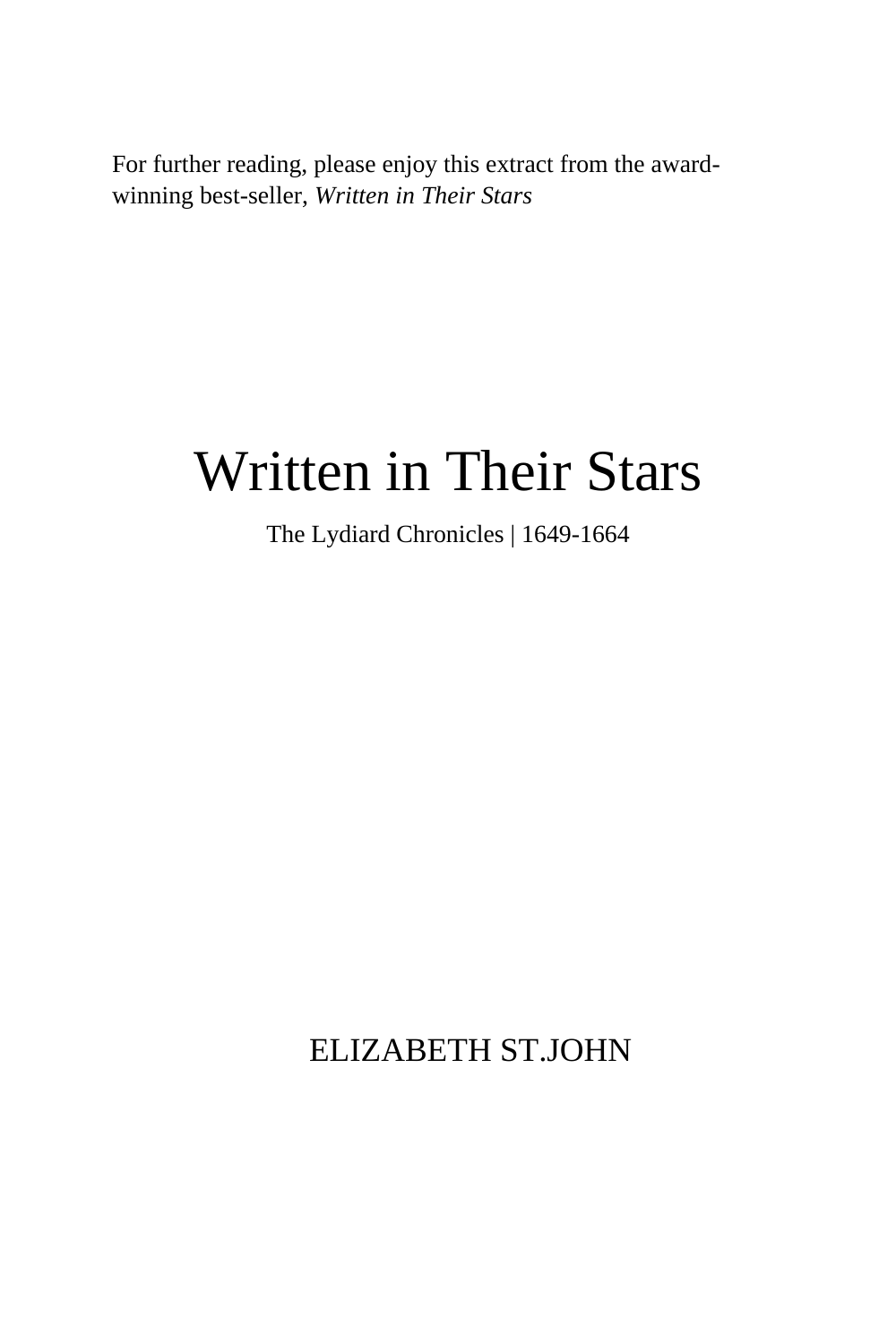#### **Nan**

Nan Wilmot stood at Allen's side, charged by her husband to witness the king's execution, pinned to the barrier by the silent crowd, frozen in place by London's stunned citizens and the bitter January weather. No matter she wore her favourite sables, for no luxury could thaw her heart.

"Do not flinch, darling Nan, do not turn your head when the axe falls, for fall it doubtless will," Henry had written in cypher from his exile with Prince Charles in Paris. "Even at this late date, the prince denies to himself they will dare to execute his father. You must stand strong and capture every moment. What he says, when he kneels, how he lays his head on the block. Listen for his words and look into his eyes. And when the deed is done, dip your handkerchief in his gore, for his is the blood of a martyr. One day, my dearest wife, you will travel here and tell us how the prince's father died."

So upon Henry Wilmot's encrypted orders, Nan fixed her eyes on this hellish scene.

Parliament's troops stood ten deep in front of the scaffold, crowding the entrance to King Street—how ironic the name—facing them down, horses skittish, men taut. To walk against this sullen horde was nigh impossible.

She would not move. Not even if Oliver Cromwell himself commanded. And Lord knew she'd challenged him a few times, whether he recognized her defiance or not.

She sniffed.

He may consider her a simpering lady of the manor, a grieving widow, a distracted bride marrying his greatest enemy. The Protector's God would not credit a woman the brain to think beyond planning the next dinner. Let him be content with that ruse all day long.

As before in these difficult war years, her cousin stood by her, as handsome as ever, his shoulders broad under his leather overcoat, his dark hair curling over the collar. But no light in his cloud-grey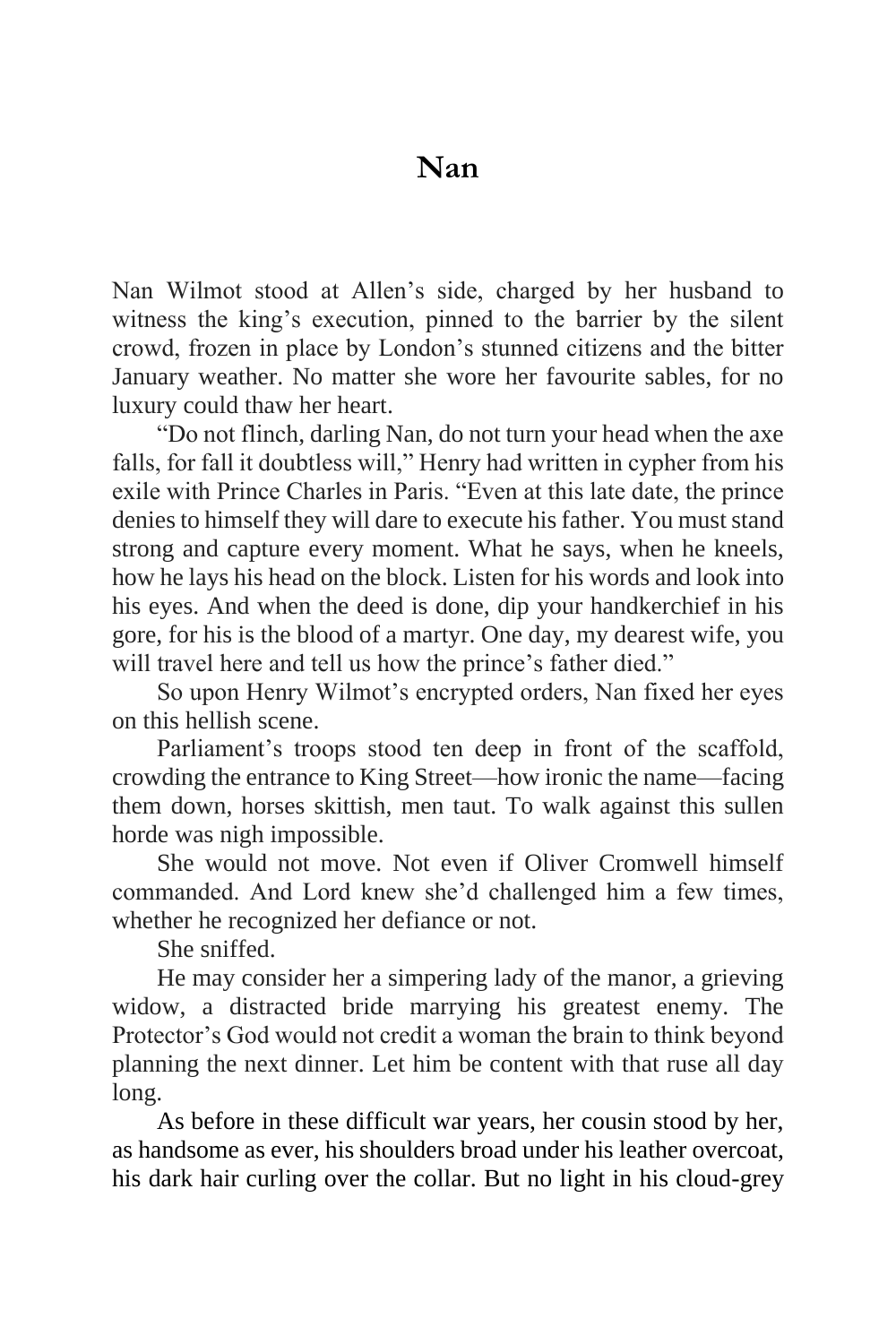eyes for her today. This morning Allen had brought his pretty wife, turned out in her fur-trimmed crimson wool. No sad Puritan colours for this beauty, casting aside even a linen cap in favour of a demure little hat tipped fashionably over her forehead. Frances Petre, of Devon. A family of the old religion, favourites at the court of King Charles the First of England and the Catholic Queen Henrietta.

"What's keeping them?" Nan hissed at Allen. "Where is the king? Where is the executioner? Where is John? Is he standing on the roof with the other commissioners?"

Allen remained silent. As he had been all morning. His wife opened her mouth to speak for him. Nan turned away.

London's citizens surrounded them, the brittle morning laden with sorrow and disbelief. She could not turn, pressed as she was, but the back of Nan's neck ached with the burden of a hundred thousand eyes fixed in her direction. Never had she witnessed such a pouring of humanity from the alleys and streets. A steady tramp of footsteps, but no words, no talk. Dark clothes against a granite sky, snow threatening again. Ice hid treacherously between the cobbles, frost bruising her feet despite her elegant calfskin boots and warm silk stockings.

She looked up at Allen, his fine profile chiseled against the lowering clouds. "You've seen executions before. God knows when you and Luce grew up in the Tower of London, your father's governance made you no stranger to the scaffold."

He turned to her, his eyes blank.

She read his thoughts, as only she could.

Today was different. Today, their king was to be slaughtered.

Nan dragged her eyes from Allen to the face of the Banqueting House. A curious location. Here their family had made merry with the court. Enjoyed the masques so beloved by the king and queen. The name of the last one Nan performed in? The Triumph of Peace? How ironic. And here Aunt Barbara Villiers had encouraged their carousing under the masterpiece ceiling of Rubens, glorifying the king's father, James Stuart, the Sixth of Scotland, First of England, First of Great Britain.

How the ghosts mocked their mood today.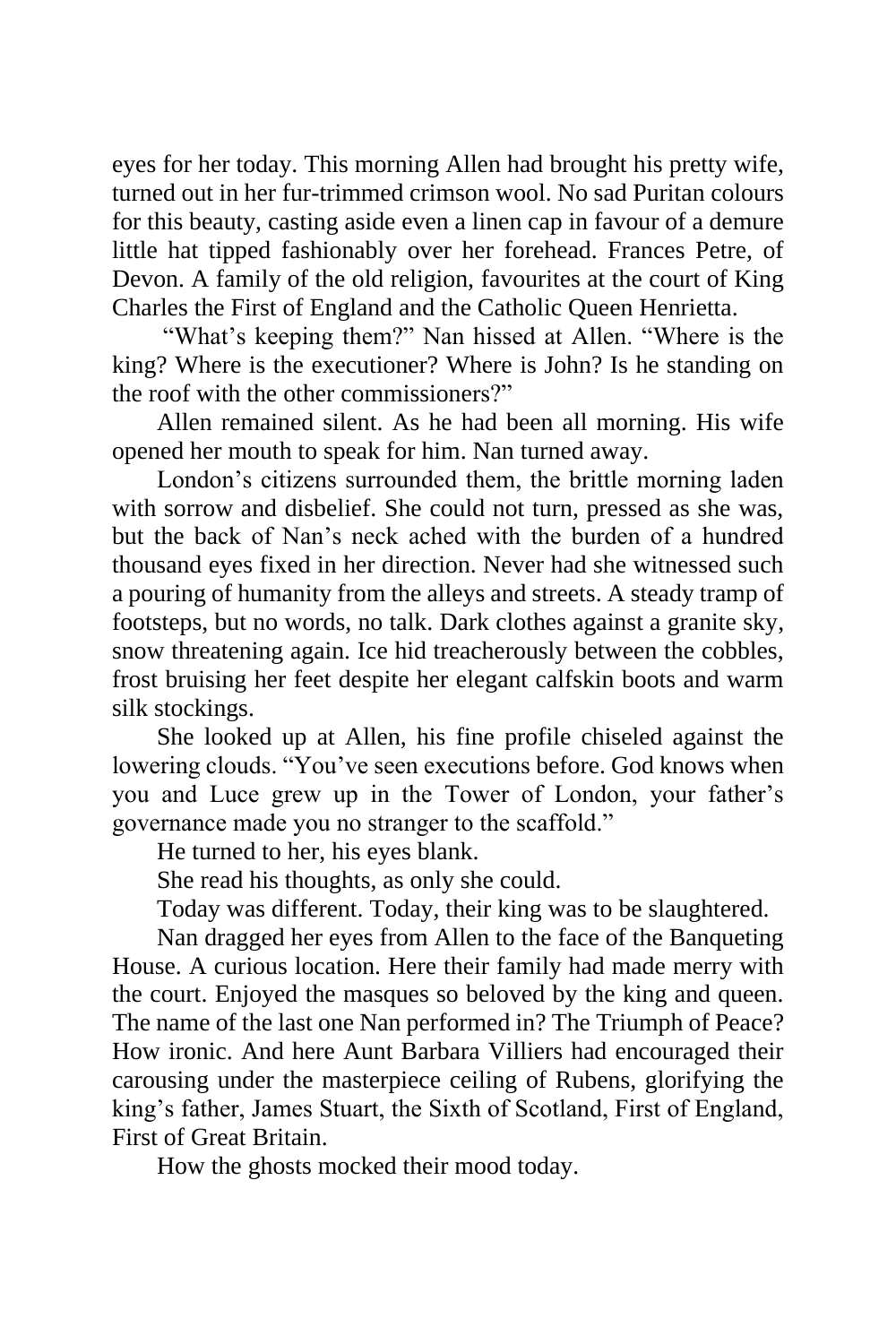The king's cause lost. God save the army and the Parliament. Did Allen remember those times?

"Do you recall the winter we danced here every night in the queen's entertainments, when John courted Luce?" Surely, he remembered. He must, for Allen and her brother Edward were inseparable then, and Whitehall had been their palace.

He faced forward still. "And Edward is dead and the kingkillers compel Charles to walk his last under his painted ceiling." His voice broke. "Where his father looks down as the guard escorts him to heaven."

God Almighty. Was there no end to this commission's cruelty that they made each last moment on earth a sword-thrust in itself?

And now death, the ultimate Lord of Misrule, commanded her to change partners in the masque. Nan would take his bony hand and dance his volta. She cared not who she cavorted with, simply that she survive to the dance's end.

King. Parliament. King. Parliament. Turn.

Before the Banqueting House, in the direction of Charing, a wooden stage jutted from a tall open window. Nan forced herself to look to the platform, draped in black cloth so at his last the king would have his privacy. Only God and those who leaned on high from the windows and roofs would witness his final breath.

"The executioner. The executioner." A whisper shivered through the crowd, buoyed by shuffling as the people stepped forward as one.

There appeared the axe-man, with felt hat pulled over his masked eyes. Nan could not see the block. Thank God, for they must have built it low. At least death would come quick, the king prone, neck exposed for the axe's blow.

And there, crowded at the windows, were the murderers, the men who had signed, whose stroke of a pen was the stroke of an axe, the stroke of death.

There, somewhere, stood Colonel John Hutchinson. With the other king-killers.